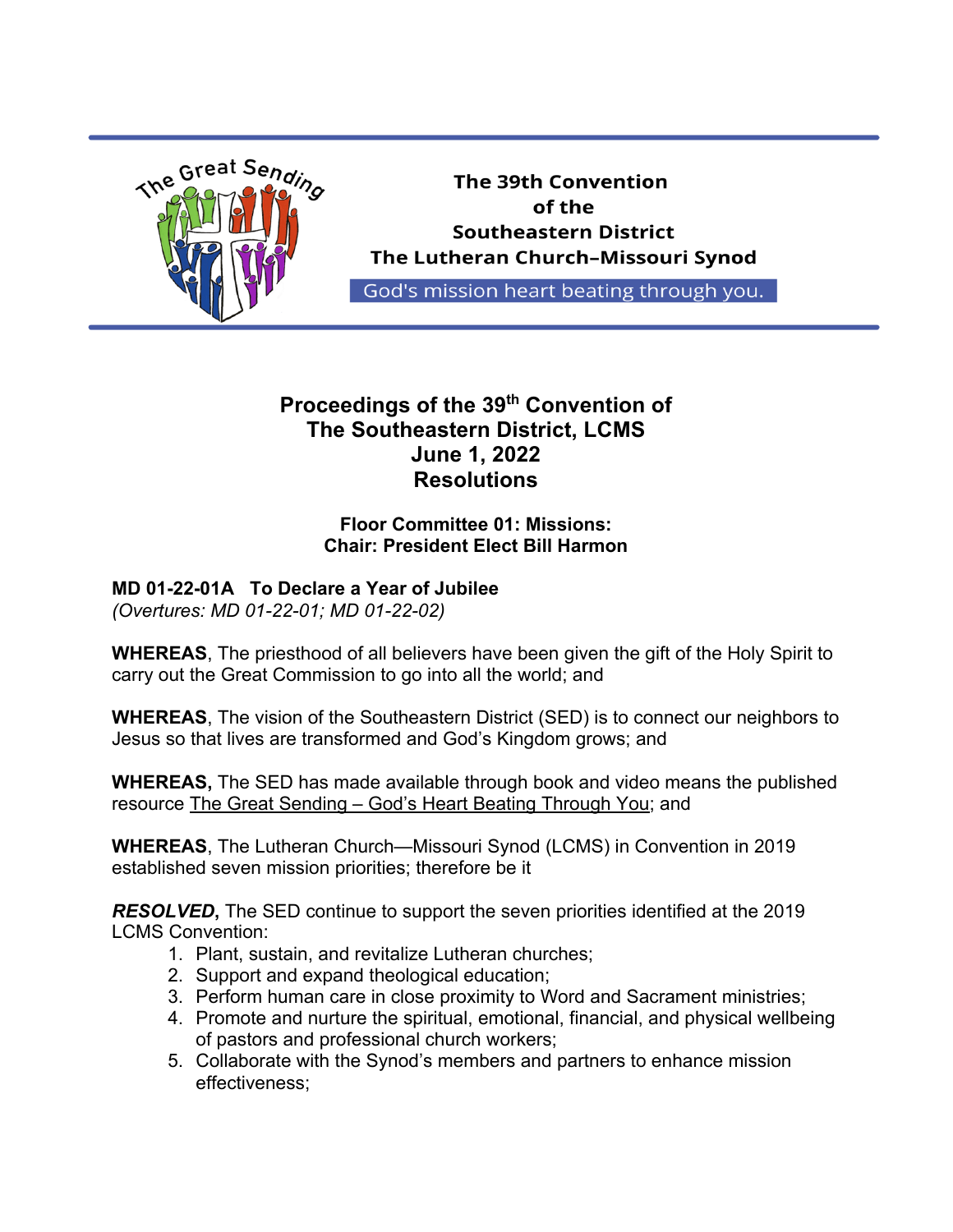- 6. Enhance early childhood education, elementary and secondary education, and youth ministry; and
- 7. Strengthen and support the Lutheran family in living out God's design; and be it further

*RESOLVED*, That the SED in Convention declares the 85<sup>th</sup> anniversary of the District as a year of Jubilee in 2024, a season of celebration and sending, where congregations, schools, and service organizations focus on the Great Sending; and be it finally

*RESOLVED***,** That the President of the SED work with congregations to provide resources and guidance for the Jubilee.

In discussion a friendly amendment was accepted, inserting the year of the Jubilee, 2024.

**Passed: Yes – 199; No – 16**

#### **MD 01-22-02 To Expand Partnerships Among English-Speaking and Interethnic Congregations**

**WHEREAS**, The Southeastern District (SED) has experienced considerable growth among ethnic ministries; and

**WHEREAS**, Interethnic ministries have an opportunity to give witness to the Gospel to non-Christians and unchurched communities; and

**WHEREAS**, There is an opportunity for English-speaking congregations and interethnic specific missions to learn from and support each other with emphasis on generational language barriers and equipping second-generations with the Gospel; and

**WHEREAS**, The Lutheran Church—Missouri Synod (LCMS) in partnership with the SED is supporting a national missionary for Spanish-speaking people and establishing a National Missionary Training Center within the SED; therefore be it

*RESOLVED*, That the SED President work with congregations and ethnic ministries within the SED to create paths for partnership; and be it finally

*RESOLVED*, That new ways of connecting with new people groups for the sake of the Gospel be established.

**Passed: Yes – 207; No – 8**

**MD 01-22-03A To Conduct a Southeastern District Staffing and Facility Study** *(Overture MD-01-22-03)*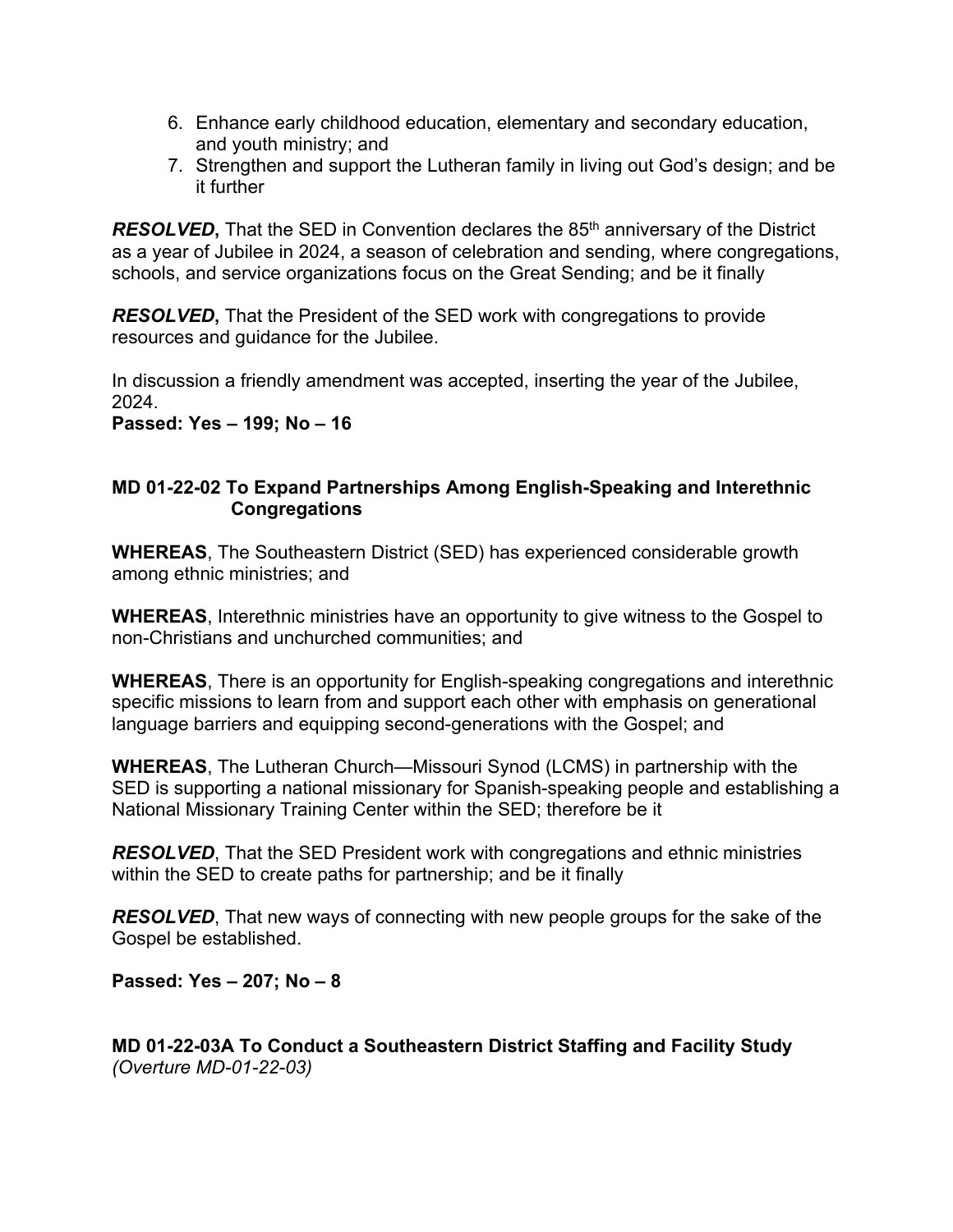**WHEREAS**, The harvest is plentiful as 10% of the nation's population lives within the borders of the Southeastern District (SED); and

**WHEREAS**, The COVID-19 Pandemic has provided churches and schools unique opportunities to utilize technologies and resources in different ways in order to do ministries; and

**WHEREAS**, The use of technology may allow the SED to reach and expand in new ways across a geographically, ethnically, and culturally diverse District; therefore be it

*RESOLVED***,** That the SED President appoint a task force to conduct a study of district staffing and facility needs in order to promote the vision of the SED and support and empower congregations, schools and other ministries; and be it further

*RESOLVED***,** That the President present the SED Board of Directors with its findings before the next SED Convention; and be it finally

*RESOLVED*, That the SED President present findings of the report and any action taken from the report to the next convention.

**Passed: Yes – 186; No – 32**

### **MD 01-22-04 To Call for Prayer for Peace**

**WHEREAS**, The conflict between Russia and Ukraine is ongoing, displacing the people of Ukraine and creating painful tragedy, human suffering and threatening world peace; and

**WHEREAS**, The Ukrainian Lutheran Church continues to minister to the people of Ukraine with human care needs and the hope of the Gospel; and

**WHEREAS**, The Lutheran Church-Missouri Synod as well as other human care agencies are working with our partners in Ukraine; therefore be it

*RESOLVED***,** That the members of the Southeastern District continue to pray for peace and reconciliation in Ukraine, Russia, and throughout the world; and be it further

*RESOLVED***,** That the members of the SED be encouraged to support agencies and organizations within the church to promote peace, reconciliation between warring parties and aid and comfort to those displaced or affected by the war; and be it finally

*RESOLVED*, That the SED pray for LCMS workers all over the world and especially in areas of war and conflict.

**Passed: Yes – 203; No – 12**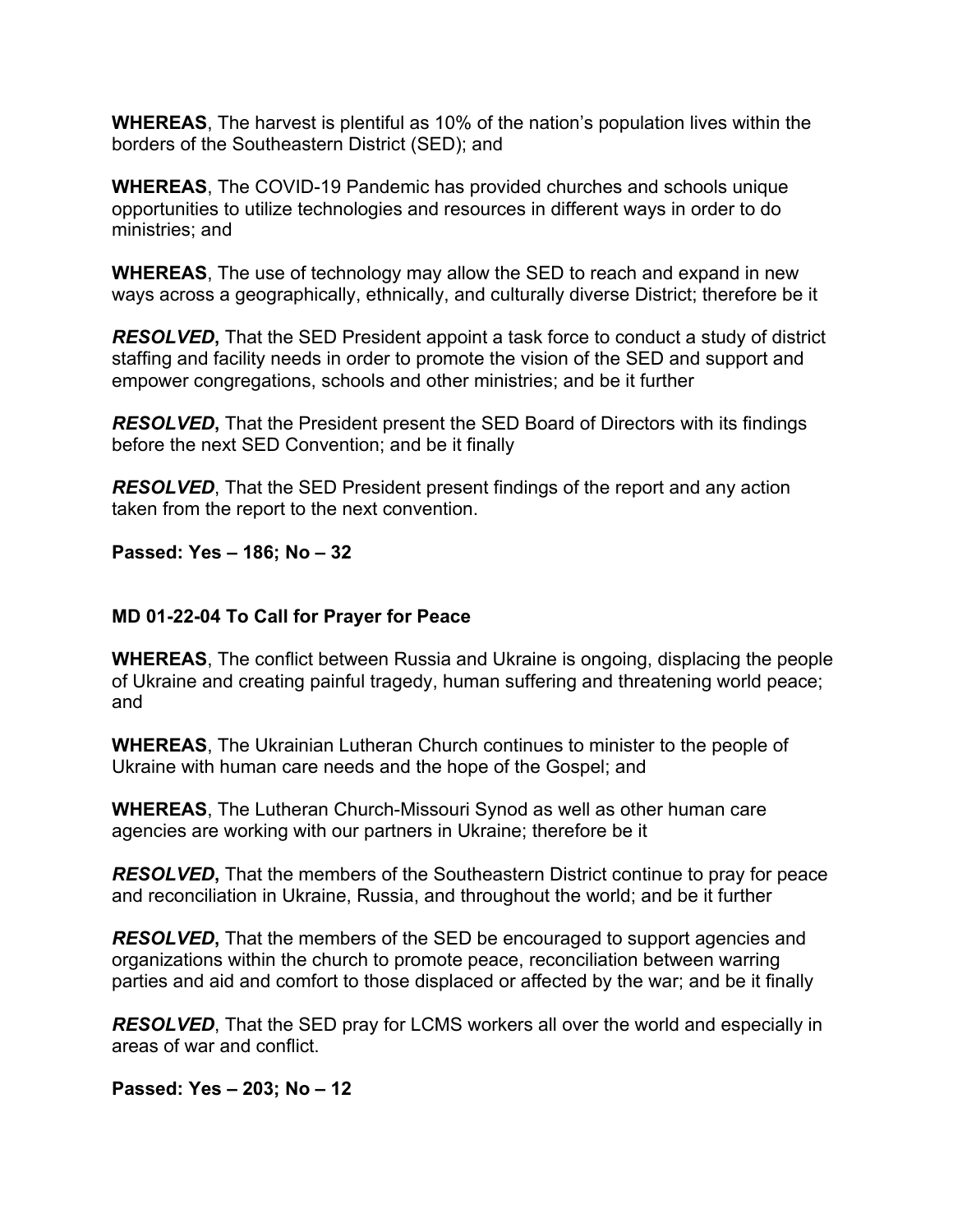#### **Floor Committee 02: Congregational Outreach: Chair: First Vice President Elect Rev. Dr. Lloyd Gaines**

### **SUB CO 02-22-01A**

**WHEREAS**, The Holy Scriptures affirm that all human beings have a common mother, frequently noted in scientific literature as Mitochondrial Eve (geneticists Rebecca Cann, Robert Lewin, and others), making us all brothers and sisters from the beginning; and

**WHEREAS**, In many instances, both church and world have ignored that fact and have sought to create or even incite divisions along racial lines; and

**WHEREAS**, Our sinful human nature has sought to elevate one race and devalue others; and

**WHEREAS**, These sinful divisions and devaluations have caused, and in some instances still cause pain and suffering to portions of God's people, the economic and social effects of which are real; and

**WHEREAS**, God Himself seems to have shown His displeasure with racial distinctions in that, when Moses' sister protested her brother's marriage to a Cushite (Ethiopian) woman, the Lord made Miriam a leper for a time; and

**WHEREAS**, There is no room in the Kingdom of God or among His people for divisions and discrimination in word and deed, nor is there room even for sinful division and discrimination in the heart now, be it therefore

*RESOLVED,* That the congregations and the people of the Southeastern District of the LCMS do everything necessary that there be zero deeds or words among us that support or encourage racial divisions; and be it

*RESOLVED*, That each of us examine our hearts to see if we hold or harbor any prejudicial thoughts against anyone of a different race and, if we do, repent, seek God's forgiveness, and live with a renewed heart and attitude; and

*RESOLVED*, That if any racial offenses done by us against an individual or individuals become known to us, we seek reconciliation, in order that that there may be true unity in the Body of Christ among us; and be it finally

*RESOLVED*, That any congregations, school, or other entity within the Southeastern District that is discovered to be engaging in racial division or discrimination be called to account, brought to acknowledge its offensive behavior, and guided by proper authorities within the church body to bring its behavior within the clear will of the God they are established to serve.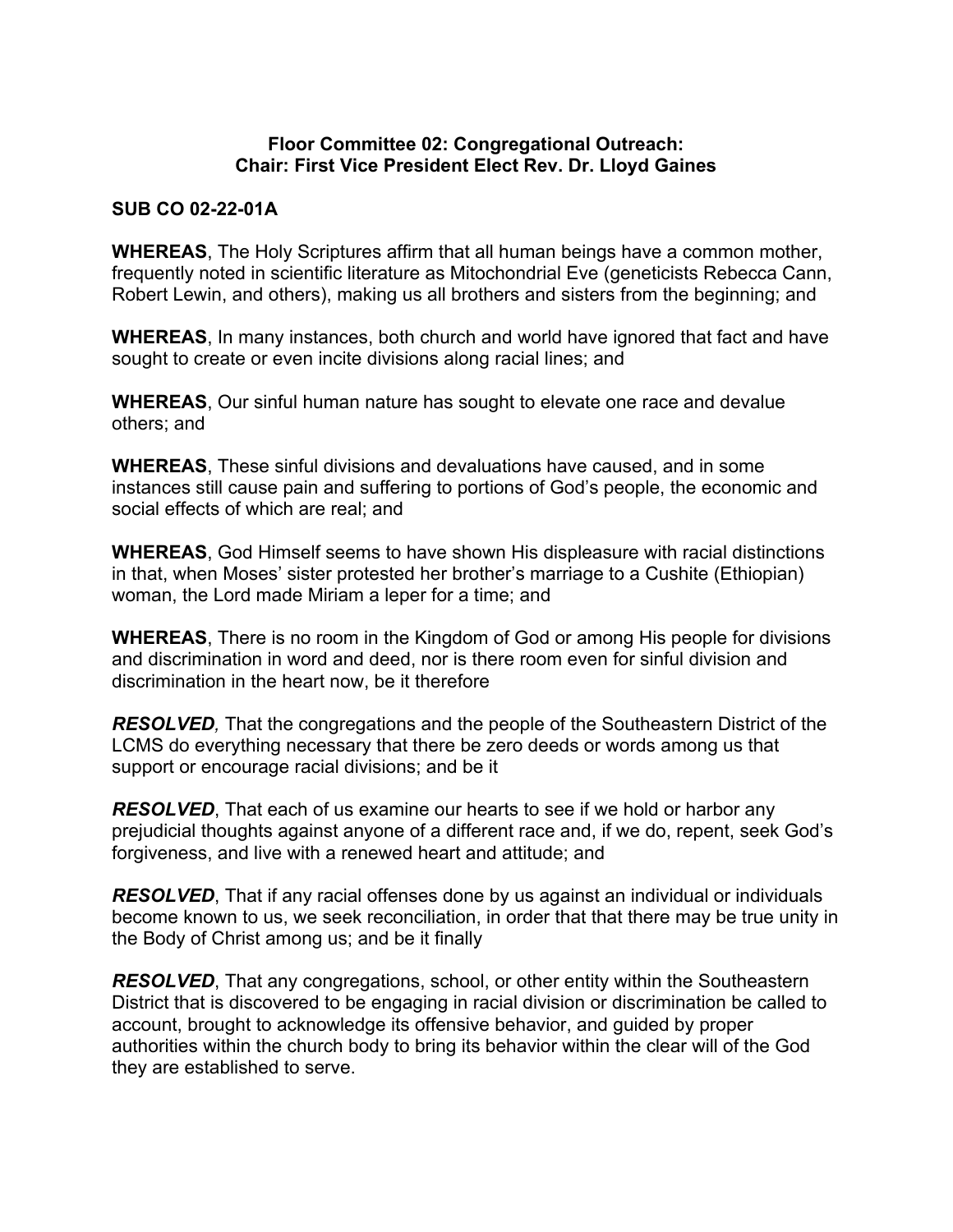Delegates were asked if they wished to consider the Substitute Motion. **Agreed: Yes - 115; No – 108** The Substitute Motion came before the Assembly. **Passed: Yes – 115; No - 108**

## **CO 02-22-02A To Address the Lutheran Teacher Shortage and Low Salaries by Initiating a Student Debt Assistance Program for LCMS Commissioned Minister – Teacher**

*Overture: OV CO 02-22-04* 

**WHEREAS**, Our Lutheran Schools struggle to find rostered teachers to serve in the classrooms of our High Schools, Middle Schools, Elementary Schools, Pre-schools and Child Development Centers<sup>1</sup>; and

**WHEREAS**, Research has shown that a primary reason for this struggle is the lower salary offered for teachers within the Lutheran school systems<sup>2,3</sup>; and

**WHEREAS**, Concordia Plans reported in 2021 that 27% of LCMS workers have student debt that averages \$46,000 per student; and

**WHEREAS**, The reality of student loan debt is an important part of the decision to seek employment outside the Lutheran school; and

**WHEREAS**, The Southeastern District LCMS already has in place a Tuition Assistance Program to financially assist those who have pledged their service to become rostered LCMS workers, which has in the past three years awarded 48 students more than \$98,700, and has resources in place to assist present rostered workers seek student loan repayment; and

**WHEREAS**, It is a value that we fill our schools with rostered workers $^4$ ; therefore be it

*RESOLVED*, That a National Lutheran Teacher Student Debt Assistance Program be developed that recognizes the service of Lutheran Teachers through student loan debt repayment assistance; and be it further

*RESOLVED*, That a committee comprised of members of the Education Department of the Concordia University System, LCMS School Ministry, Concordia Plans, The Foundation, and the Council of Presidents develops the loan repayment assistance process; and be it further

*RESOLVED*, That a special, designated offering to establish this program be taken during the National Lutheran Schools Weeks of 2024, 2025, and 2026; and be it further

*RESOLVED*, That reports of this work be provided through regular communications of the Synod; and be it finally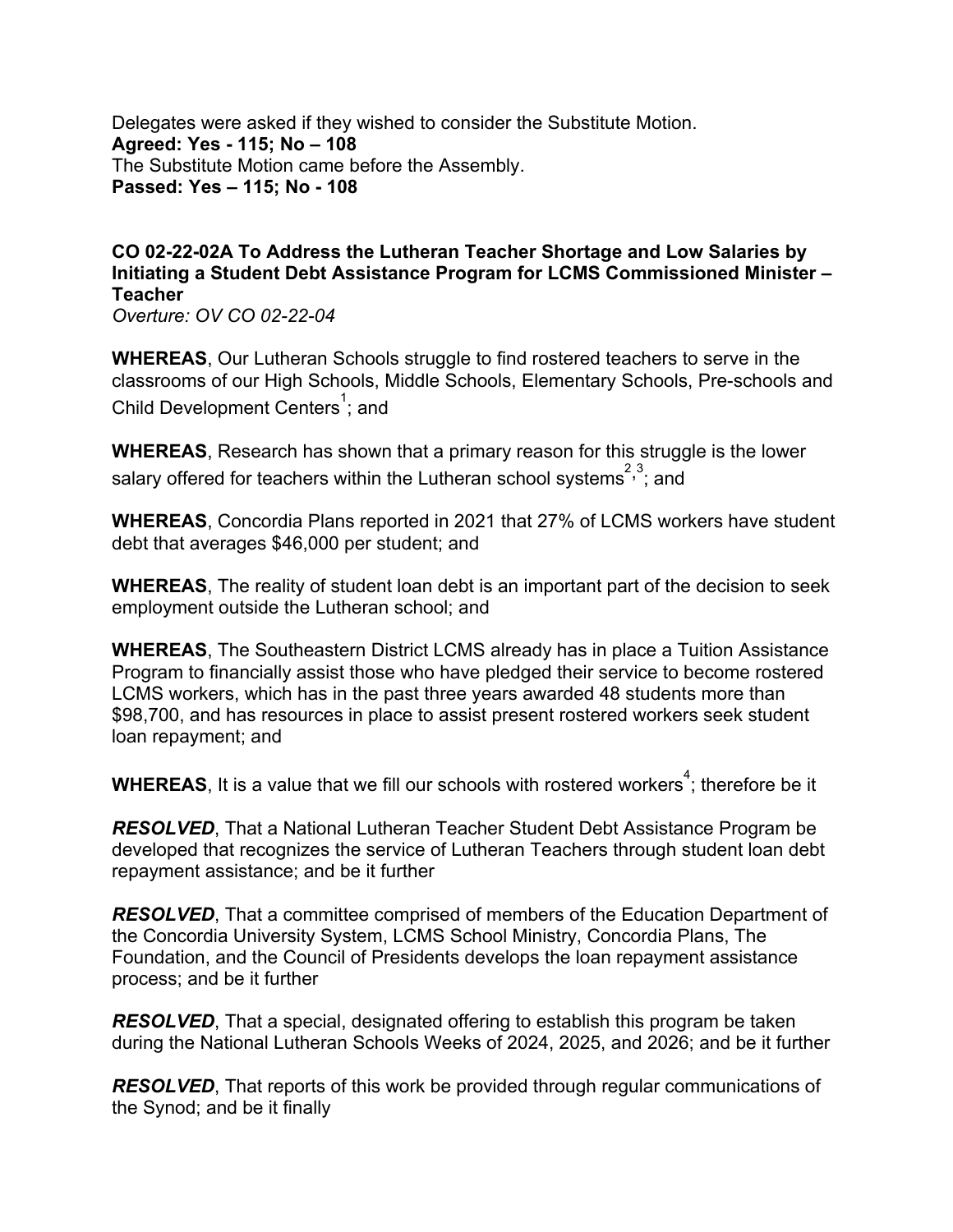*RESOLVED*, That the Southeastern District, LCMS memorialize the Synod in Convention to adopt National Lutheran Teacher Student Debt Assistance Program.

Footnotes:

1. The number of new commissioned teachers has steadily declined since 2005 (Concordia University System [CUS] Board for University Education [BUE] statistics); and

The fulfillment rate of requests forfirst-year Synod-trained candidates to LCMS calling entities has declined from 63 percent in 2010 to 30 percent in 2018 because of the lack of available Synod-trained candidates (CUS BUE statistics); The CUS only graduated 23 early childhood educators, 39 elementary educators, and 32 secondary educators in 2018 (CUS BUE statistics); (2019 Resolution 12:02A, p.222 of 2019 LCMS Convention Proceedings)

- 2. Theme 8 of Office of National Mission's "LCMS Church Worker Wellness Insights," presentation by Rev. Robert Zagore, Office of National Mission to Gospel 2019
	- $\div$  Financial wellbeing is unique among worker needs in that the major problems are beyond the worker's ability to change – most often the problem is that the workers are in a mathematically impossible situation
		- o Workers are under-paid for their skill level and workload
		- o Costs for health care are being pushed to the workers
		- o Young workers are burdened with significant student debt
	- $\cdot$  Many calling bodies are unable to pay their workers what is necessary
		- o *"The toughest work is being done in the places that can pay the least"*  (i.e. dying congregations, inner-city churches, immigrant ministries, etc.)
- 3. Note: Conclusion of Final Report of the Blue-Ribbon Committee on Lutheran Schools (2019 R.63)

"Lutheran education is a noble calling, yet it is facing significant challenges. Data support a real need for synodical entities to bring resolution to indebtedness for church workers. With the impending retirement of many teachers and administrators coupled with the diminishing numbers of Lutheran Teacher Diploma (LTD) candidates enrolling in the Concordia University System, there is an increased sense of urgency to recruit and retain qualified young people in the Lutheran teaching ministry. The desire to enter the vocation of education is lessening due to several factors including classroom management issues, public perception of the profession and state regulations. Additionally, many students are coming out of college with significant debt and are paid salaries below recommended levels. The trendline on debt and salary must change or the teacher shortage will likely continue. Teachers and administrators are in a great position to influence current and future students about the joys and rewards of church work and need to be intentional in their efforts to help recruit new students for the Concordia University System." (2019 LCMS Convention Workbook, p.344-348.)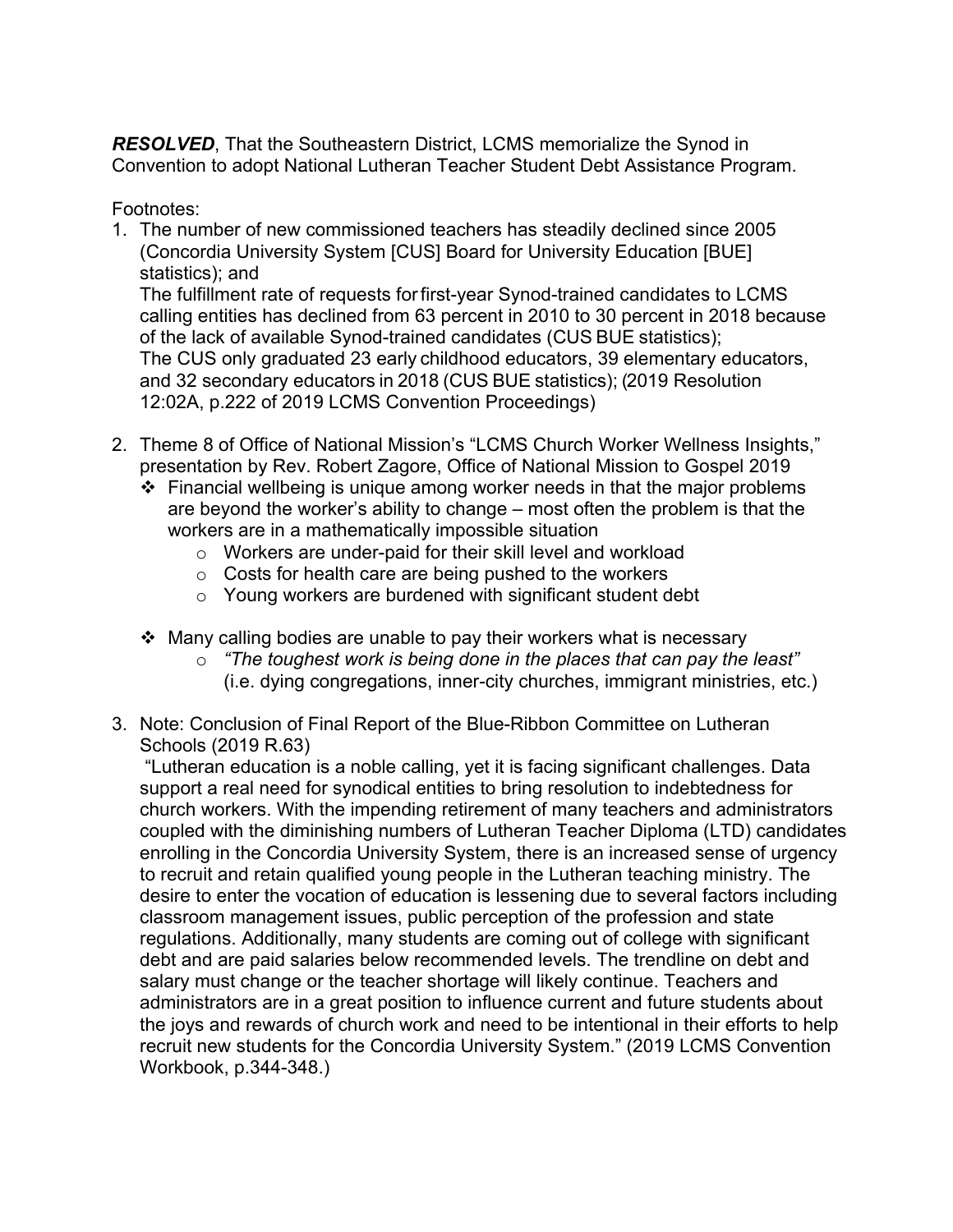4. The 2016 Synod Convention Res. 8-01A, "To Encourage and Strengthen the Lutheran Ethos of Our LCMS Early Childhood Centers, Elementary Schools, and High Schools" specifically identified that a characteristic of a Lutheran school with a strong Lutheran ethos has "LCMS-trained Lutheran teachers … who know and are committed to the truths of the Scriptures as confessed in our Lutheran Confessions (2019 LCMS Convention Proceedings, Resolution 12-02 A, p.221)"

An amendment was moved to support Classical Lutheran College (in formation). The Chair ruled the amendment out of order and the Convention supported the ruling . **Yes – 180; No – 28**

Friendly amendments were made to the first resolved to substitute "student loan debt repayment assistance" in place of "forgiveness", and in second resolved, replace "forgiveness" with "loan repayment assistance."

**Passed: Yes – 188; No – 22**

**CO 02-22-03 To Give Thanks for Concordia College - New York and Explore Future Lutheran Higher Education Opportunities in the East Coast Region** *(Overture CO 02-22-05)*

**WHEREAS,** Concordia College - New York served as an institution of higher education for over 140 years; and

**WHEREAS**, Through the Concordia University System, countless women and men receive a quality, Christian education to be sent out to live their vocations in the name of Jesus; and

**WHEREAS,** Concordia College - New York continues to have a significant impact on the church at large through the witness of the priesthood of believers who attended the college; and

**WHEREAS,** With the closure of Concordia College - New York, The Lutheran Church— Missouri Synod has no Higher Education learning center on the East Coast of the United States; therefore be it

*RESOLVED***,** That the Southeastern District gives thanks to God for Concordia College - New York and its contribution to the wider church and society; and be it further

*RESOLVED***,** That the Southeastern District gives thanks to God for the Care and Comfort Committee that raised dollars to support the staff members of Concordia College – New York who were losing jobs due to the closure of the school; and be it finally

*RESOLVED***,** That the Southeastern District in Convention instructs the District President to work with other District Presidents in the East Coast Region and the Lutheran Church—Missouri Synod, in identifying opportunities for the establishment of a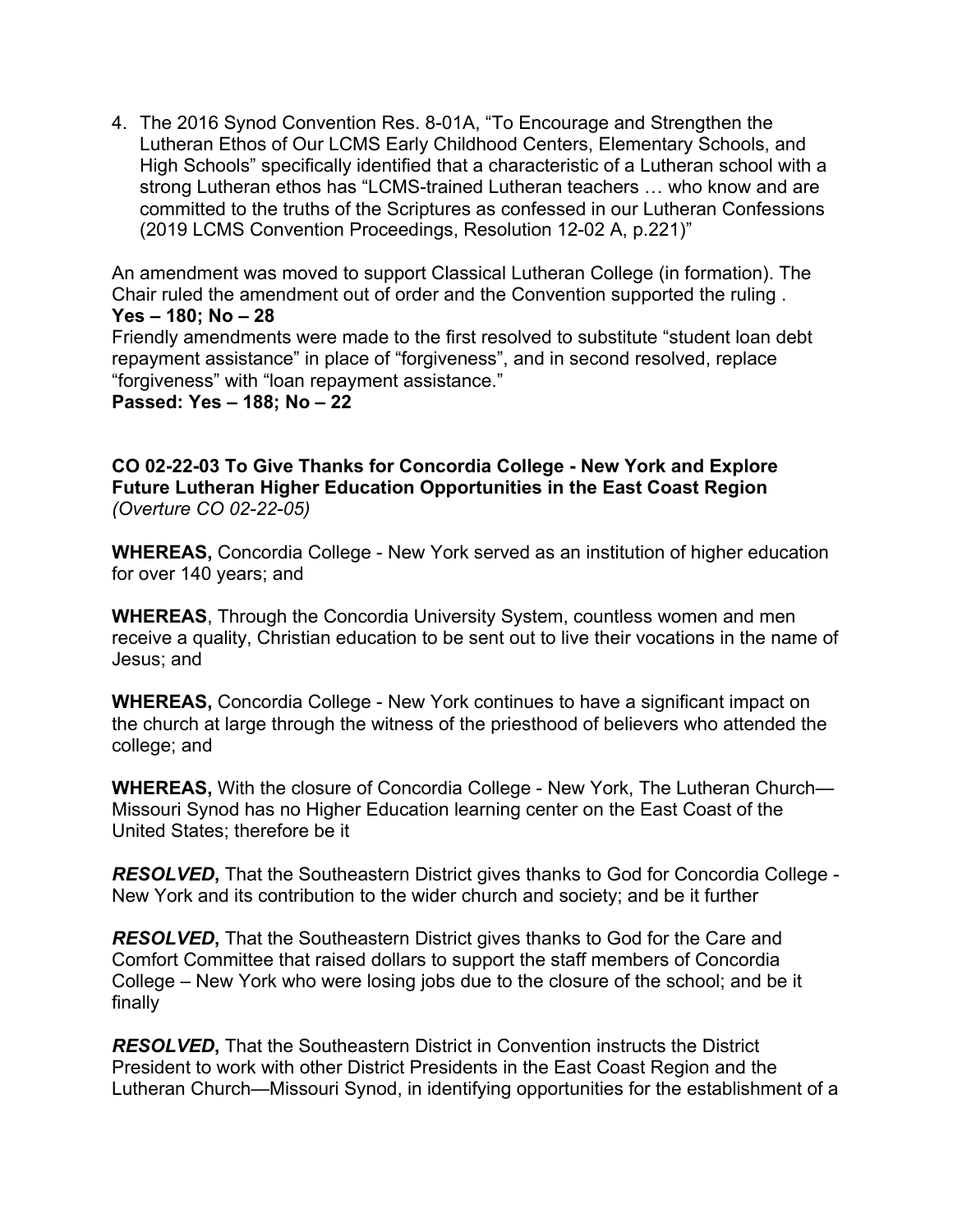new higher education learning center, either physically or virtually, based in the East Coast Region.

**Passed: Yes - 183; No – 20**

# **CO 02-22-04 To Provide Disaster Response Training for Every Circuit of The Southeastern District**

*(Overture CO 02-22-06)*

**WHEREAS,** Natural and man-made disasters have caused devastation in the Southeastern District in recent years; and

**WHEREAS,** Our District and Synod have been actively involved in disaster response ministry, working with local congregations to serve hurting neighbors and give witness to the Gospel; and

**WHEREAS,** The LCMS Disaster Response office has created a national organization of over 20,000 Lutheran Early Response Team (LERT) volunteers, and an excellent LERT basic training course; and

**WHEREAS,** The ministry of SED congregations will be well-served when local leaders are knowledgeable about LCMS disaster response ministry options; therefore be it

*RESOLVED***,** That the Circuit Visitors of the Southeastern District, or their designee, participate in a LERT basic training course prior to the end of 2023; and be it finally

*RESOLVED***,** That congregations of the SED be encouraged to host a LERT basic training course during the next triennium.

**Passed: Yes - 187; No – 19**

## **CO 02-22-05 To Promote and Support Bringing Called Church Workers to the Southeastern District**

*(Overture CO 02-22-03)*

**WHEREAS,** Overall enrollment in the church worker programs in the Concordia University System is declining; and

**WHEREAS,** It is very difficult for churches to find qualified candidates to fill vacancies for ordained and commissioned positions; and

**WHEREAS,** The Lutheran Church—Missouri Synod has already made a financial reduction in the cost of tuition for men going into the pastoral ministry; therefore be it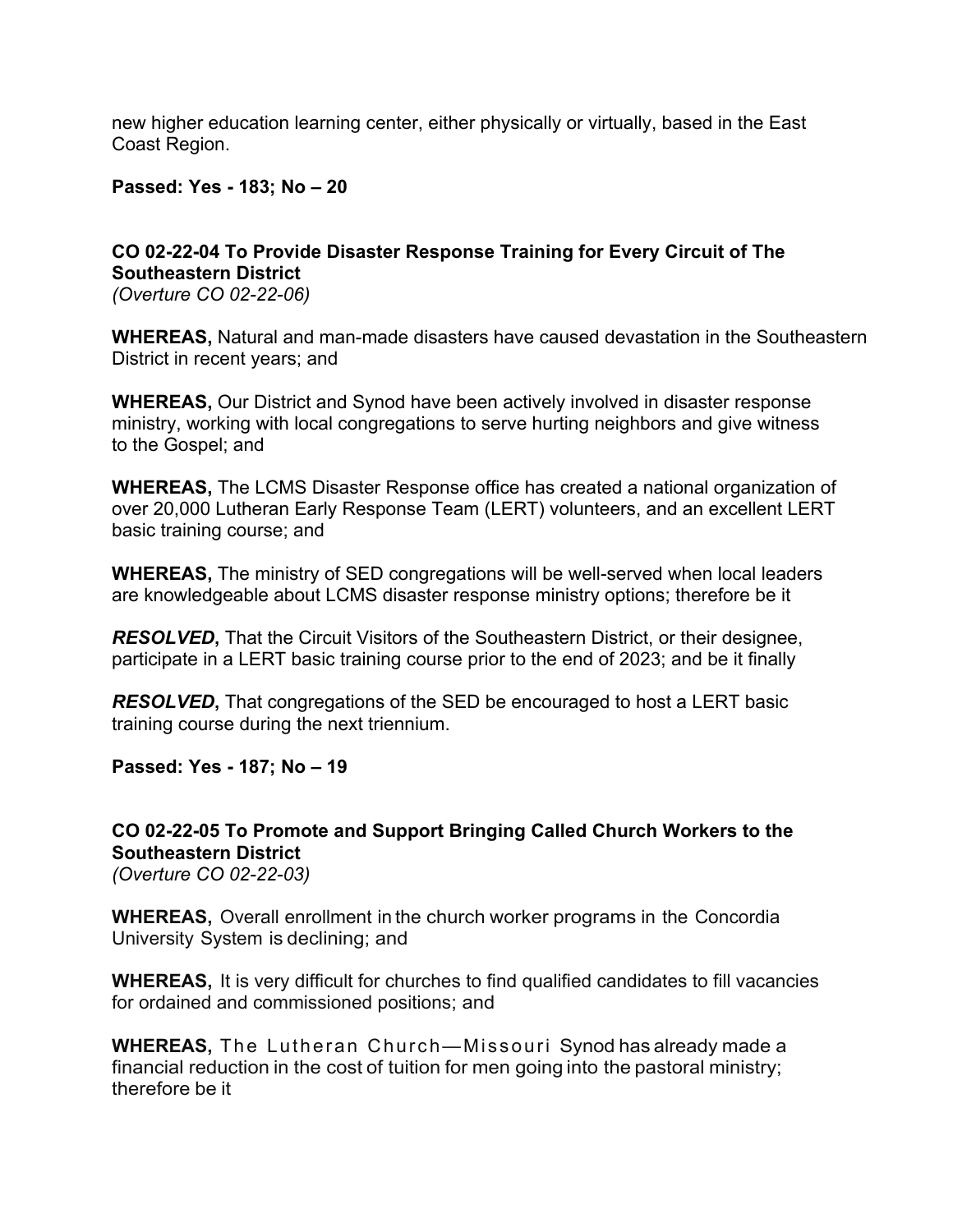*RESOLVED***,** That the Southeastern District continue to place an emphasis on bringing Called Church Workers into the District; and be it further

*RESOLVED***,** That the Southeastern District make every effort to promote and support individual congregations in their efforts to encourage our youth and any other interested individuals in the ministry of the Church; and be it further

*RESOLVED***,** That the Southeastern District continue to encourage congregations to establish a salary scale that provides for the financial viability of its church workers; and be it finally

*RESOLVED***,** That the Southeastern District continue to seek to help candidates for the ministry by providing tuition financial support not only for pastoral candidates but to include all Call-eligible candidates attending the Concordia University System.

A friendly amendment was made to last whereas: "individual" to "men" (for pastors) **Passed: Yes - 200; No – 17**

### **CO 02-22-07A Toward Racial Equality and the Great Commission**

**WHEREAS,** The sin of racism is an obstacle to the Great Commission, it would be irresponsible of us not to examine our human failings with respect both to the Great Commandment of love and the Great Commission to make disciples of all tribes, languages, and nations through the Gospel and drawing them into the body of Christ (2 Corinthians 19:7, Romans 2:4, Galatians 2:6, Ephesians 6:9, Colossians 3:25, 1 Peter 1:17, Matthew 28:19-20, Mark 16:15-16, Luke 24:47, Acts 1:8); and

**WHEREAS,** Martin Luther taught, and we confess, that the Fifth Commandment, You shall not murder, means we should fear and love God so that we do not hurt or harm our neighbors, but help and defend them in every physical need, which many have shamefully failed to do especially regarding our fellow Americans who are Black and people of other ethnic minority groups (Luke 10:25–37, Proverbs 24:1-2, Ephesians 4: 31-32, Matthew 25:42-43, Matthew 5:22, 1 John 4: 19-21, Proverbs 31:8-9); and

**WHEREAS,** We lament the silence of Christians in the face of slavery in the past and other racial injustices that continue to this day, such as discrimination in jobs, housing, education, and other areas, past and present, which cause great suffering to many Americans and harm our entire nation, which leaves in place economic and social liabilities that would persist even if racial prejudice suddenly disappeared; and

**WHEREAS,** Justice, which goes beyond kindness toward others, is based on laws, institutions, and practices that are fair and just to all; and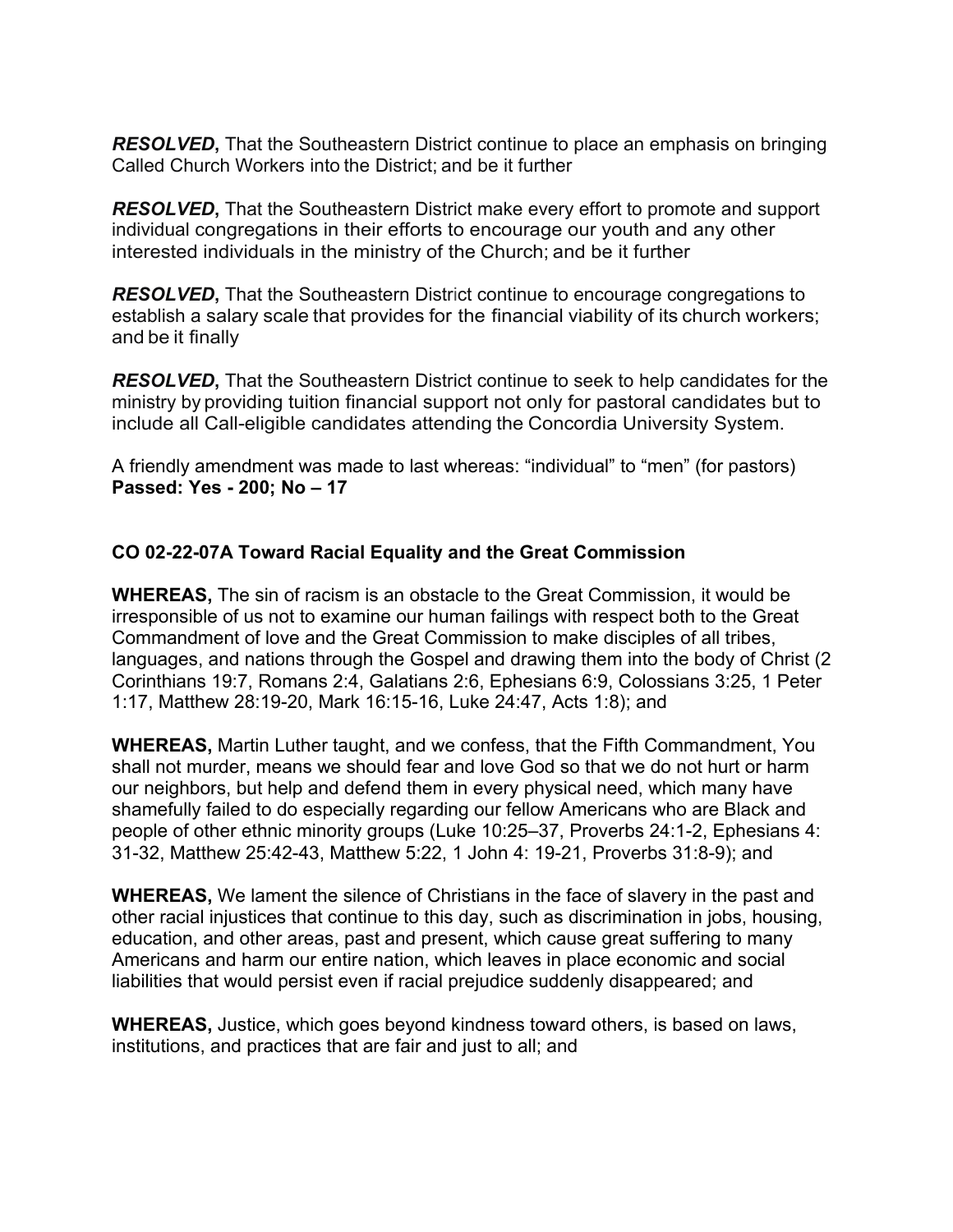**WHEREAS,** Many LCMS convention resolutions on the issue of race have asserted the clear biblical teaching that all humans, whatever the color of their skin, have been created in the image of God and redeemed through the life, death, and resurrection of Jesus; yet we continue to lag in mission outreach that crosses racial lines, and in addressing racial injustices – offenses that put us in need of God's mercy and call us to action<sup>1</sup>; and

**WHEREAS,** The report of Synod's Commission on Theology and Church Relations (Racism and the Church1994) documents a disturbing pattern in The Lutheran Church—Missouri Synod of following the path of our surrounding culture regarding slavery and other racial injustices, thus conforming to the world rather than being transformed in Christ (Romans 12:2); and

**WHEREAS,** Our former policy of having racially segregated churches and schools resulted in turning people of color and other ethnic groups away from our church doors and in fewer new members of color, yet these habits and attitudes of old sins persist, making our outreach across racial lines more difficult now than it should be; and

**WHEREAS,** We give thanks to God for courageous leaders among us who over the years have overcome racial barriers and do so even today, we still have much to learn about how to be racially inclusive; for all of which we seek the grace of God to find more faithful ways of reflecting God's love and our unity in Christ; and

**WHEREAS,** To reach deeply into the life of our congregations, a church-wide campaign that is truly filled with the love and joy of the Holy Spirit cries out for our response; and

**WHEREAS**, A Day of Repentance and Prayer for Racial could be enhanced with simple but starkly honest background material, highlighting sins of racism in our nation's history, and even in its Christian churches, including our own Lutheran Church – Missouri Synod; and

**WHEREAS**, Such an event should be held Synod-wide urging all LCMS pastors, congregations, and other affiliates of Synod to participate perhaps on Life Sunday or another specified date; and

**WHEREAS**, This event should be a joyous, Spirit-filled day that can deepen our faith in Christ, empower us to seek justice, and help us eagerly to welcome people across all racial and ethnic groups into fellowship with us through our Lord and Savior; therefore be it

*RESOLVED***,** That by the next Synod Convention, we respectfully urge the President of Synod and its district presidents to incorporate within our annual celebration of life an encouraging call to repent of all sins against the equal value of life created in God's image, including, but not limited to, all sins devaluing people due to their tribe, language, skin color, or people group, urging all LCMS pastors and congregations and other affiliates of Synod to participate, and be it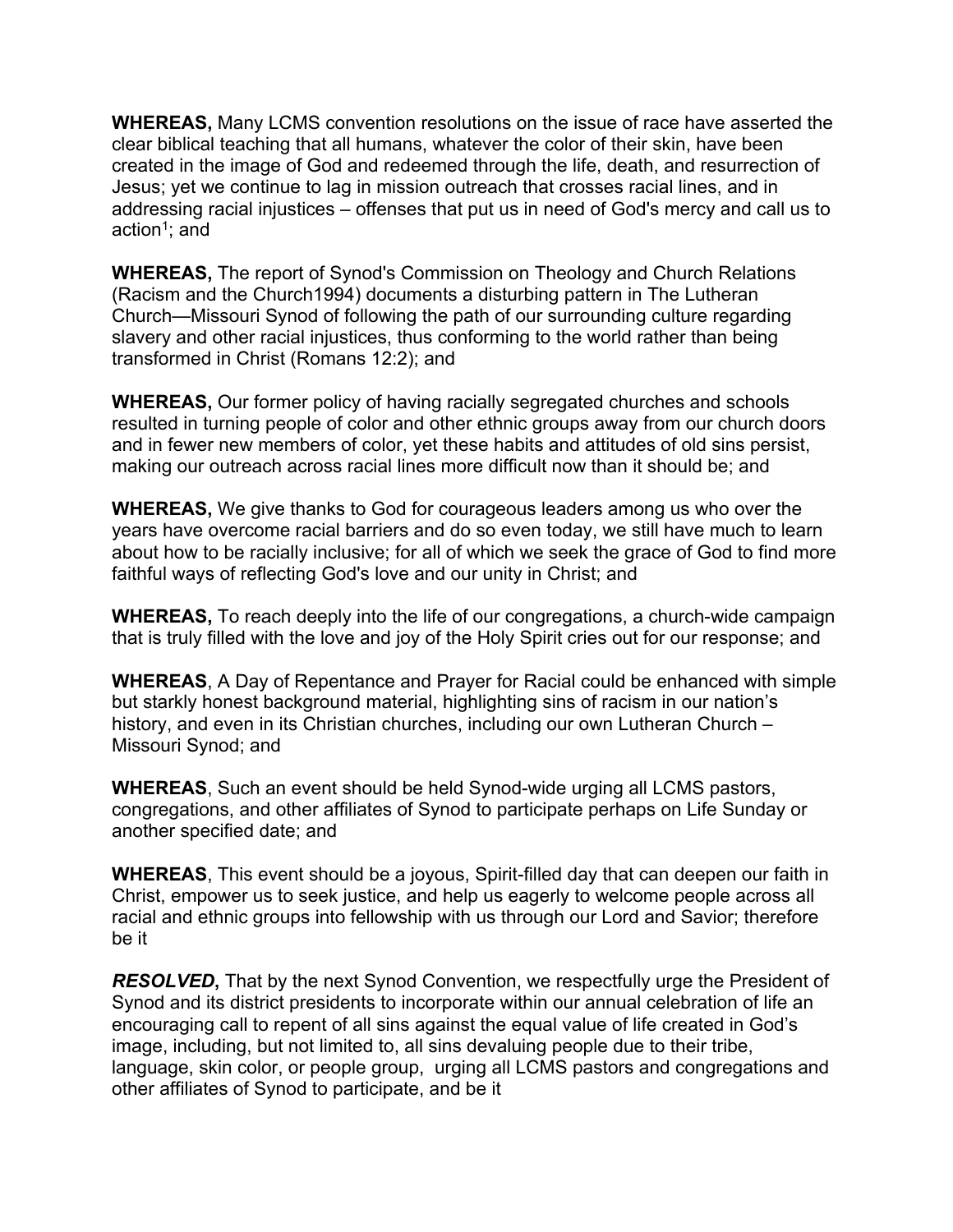*RESOLVED,* That we see this day of repentance and prayer as a long-overdue confession of sins of commission and omission against people of color, for which we truly repent, and seek God's forgiveness and great mercy in Christ, that sets all of us free to be reconciled with all people regardless of race or color, and be it finally

*RESOLVED,* That we become known as a church body that eagerly welcomes people across all racial and ethnic groups into fellowship with us through our Lord and Savior.

### Footnotes:

1. "Repentance and Hope: A Missional Appreciation and Appraisal of LCMS Educational Institutions for the Training Black Church Workers" by Matthew E. Borrasso and "Concordia Selma Closes: Putting the Demise of The Lutheran Church—Missouri Synod's Educational Institutions for Black Ministry in Historical Perspective" by Matthew E. Borrasso. Both of these resources can be found in the Convention's YAPP. 2. "Racism and the Church: Overcoming the Idolatry". A Report of the Commission on Theology and Church Relations of the Lutheran Church – Missouri Synod, February 1994. https://files.lcms.org/file/preview/CF31F293-63FA-4763-9793-C227DF3867E7 An amendment was presented and accepted as friendly to change "Justice" to "Equality" in the title. Other delegates also spoke to the resolution.

A lengthy amendment to the 1<sup>st</sup> Resolved was also accepted to replace the words "have a specified Sunday, perhaps Life Sunday, as 'A Day of Repentance and Prayer for Racial Justice and Healing' in our land" with "incorporate within our annual celebration of life an encouraging call to repent of all sins against the equal value of life created in God's image, including, but not limited to, all sins devaluing people due to their tribe, language, skin color, or people group".

## **Passed: Yes - 151; No – 55**

#### **CO 02-22-06 To Support Luther Classical College In Order To Provide, For The Southeastern District, Faithful Lutheran Pastors And Teachers Who Will Not Be Burdened With Extraordinary Student Debt**

**WHEREAS**, The SED desires to bring qualified pastors and teachers to the SED; and

**WHEREAS**, The burden of student debt dissuades men from pursuing the pastoral office and also dissuades men & women from pursuing the vocation of Lutheran school teacher; and

**WHEREAS**, Luther Classical College (Casper, WY; [www.lutherclassical.org](http://www.lutherclassical.org/)), starting in 2025, will prepare men to enter into the seminary and serve as faithful Lutheran pastors; and

**WHEREAS**, Luther Classical College will prepare men & women to serve as faithful Lutheran teachers; and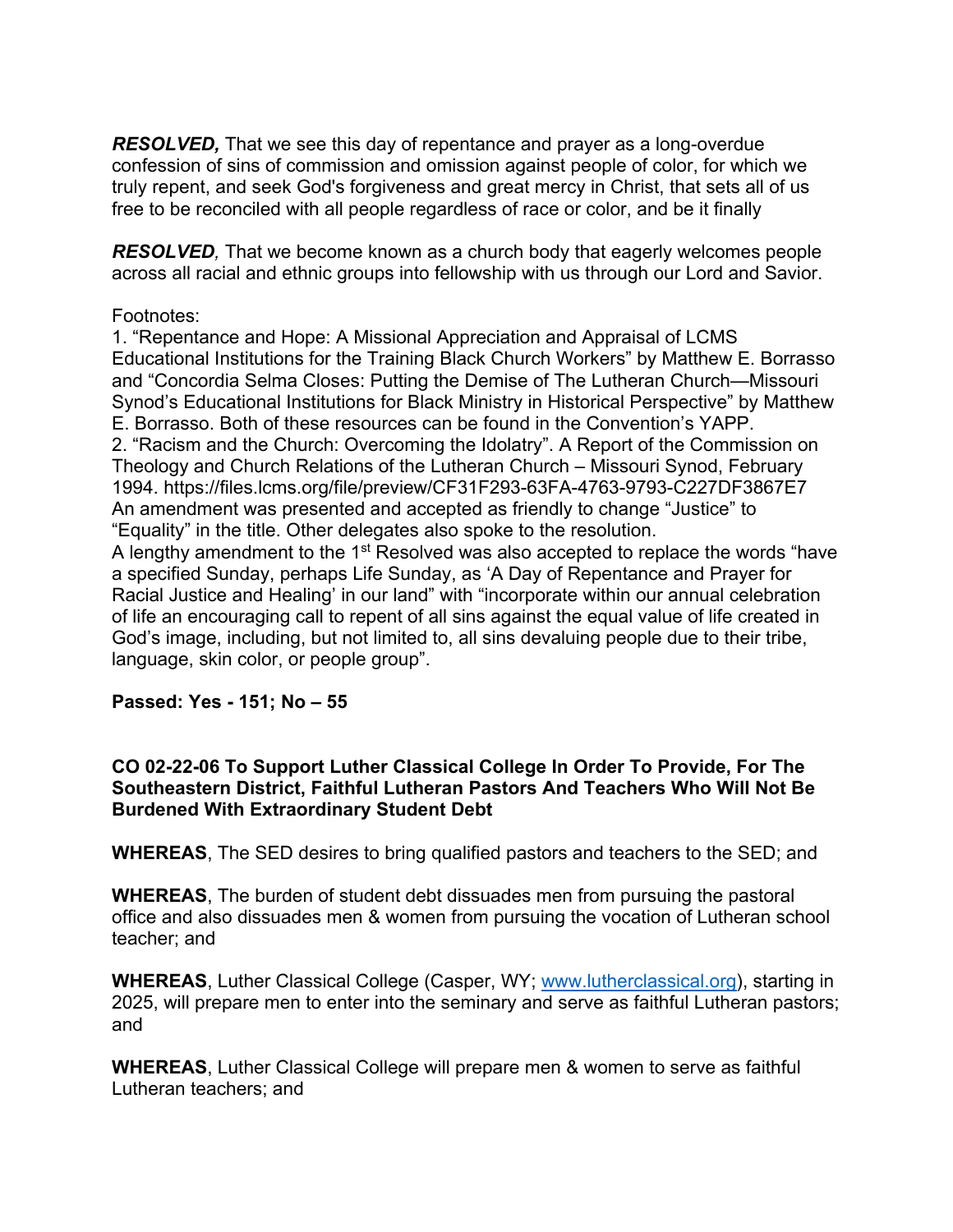**WHEREAS**, Luther Classical College is intentionally limiting tuition to \$8,500/yr; therefore, be it

**RESOLVED**, That the Southeastern District support and promote the work of Luther Classical College (www.lutherclassical.org/promote); and, be it further

**RESOLVED**, That the Southeastern District encourage congregations to become financially supporting congregations of Luther Classical College ([www.lutherclassical.org/supporting-congregations](http://www.lutherclassical.org/supporting-congregations)), and, be it further

**RESOLVED,** That the Southeastern District commend this overture to Synod in Convention.

**A motion was made and seconded to amend the orders of the day to hear a presentation on Luther Classical College Failed Yes – 88; No 115**

**Terminate debate on the resolution. Yes - 181; No -23**

**Resolution Failed: Yes - 54; No – 151**

#### **Floor Committee 03: Stewardship & Finance Co-chairs: Tom DeMik & Joe Carlin**

### **SF 03-22-01 To Enable the Sharing of Best Practices and Lessons Learned among the Southeastern District Churches, Schools, and Early Childhood Centers**

*(Overture SF 03-22-01)*

**WHEREAS,** The Southeastern District is comprised of many churches, schools, and early childhood centers; and

**WHEREAS**, Southeastern District churches, schools, and early childhood centers operate in diverse communities; and

**WHEREAS**, The Southeastern District's churches, schools, and early childhood centers benefit from the collaboration of best practices; and

**WHEREAS**, To many churches, schools, and early childhood centers in the Southeastern District this support was critical during these last few years; and

**WHEREAS,** This support will be even more critical in the future; and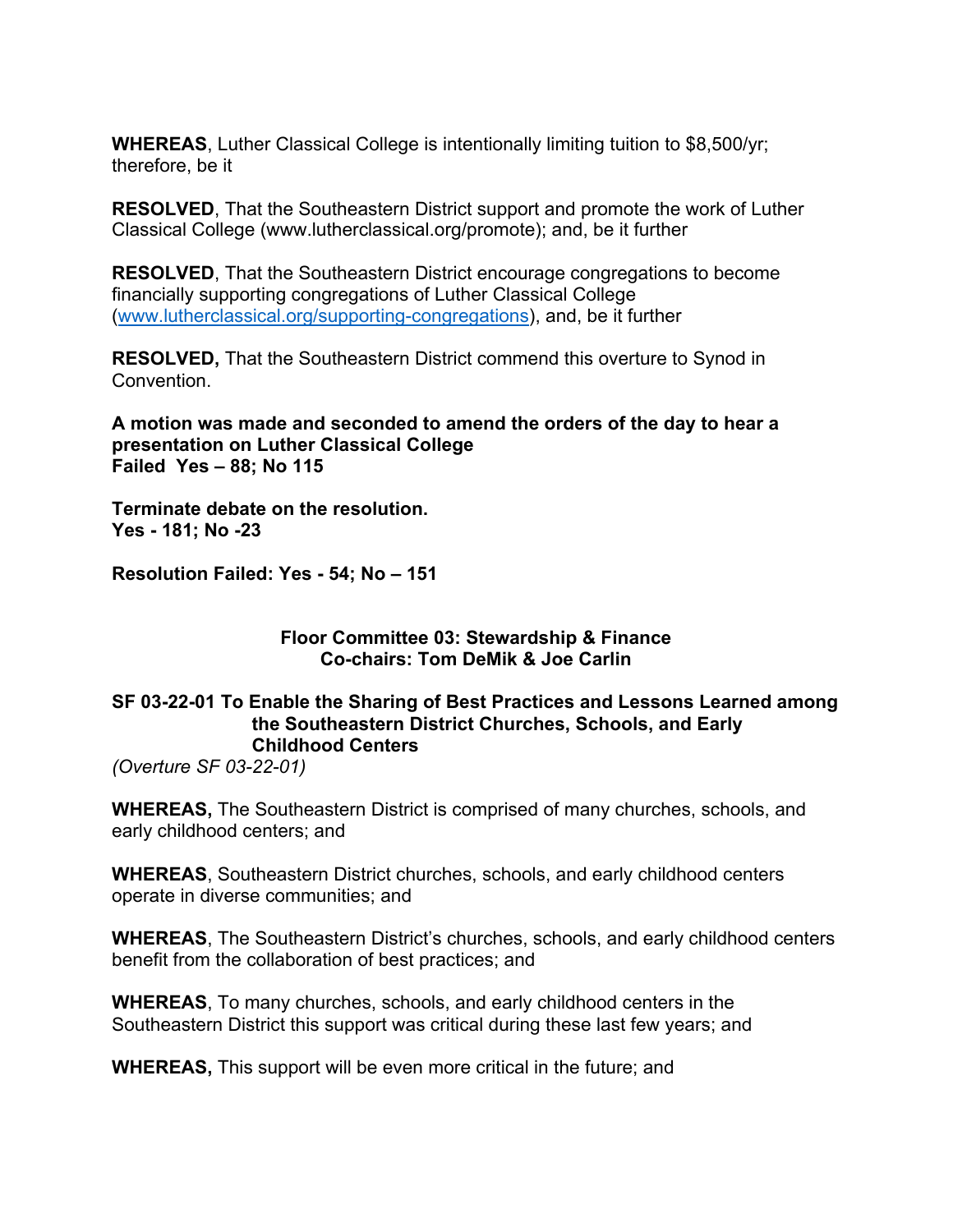**WHEREAS,** We as churches can collectively benefit from the lessons learned from the many churches of the Southeastern District; now, therefore be it

*RESOLVED***,** That each church be encouraged to commit to share individual lessons learned dealing with the financial and operational burdens; and be it further

*RESOLVED*, That each church be encouraged to share best practices and lessons learned of delivering the message of Jesus Christ to its congregation and community; and be it finally

*RESOLVED*, That the Southeastern District establish the means and methods to efficiently and effectively share these across the District.

A Friendly amendment was accepted to both resolves to "encourage" churches.

#### **Passed: Yes – 189; No – 9**

#### **SF 03-22-02 To Form a Partnership between the Southeastern District and the LCMS Foundation to Establish a Full-time Estate and Endowment Planning Support**

**WHEREAS**, The members of the churches of the Southeastern District are looking to optimize their estate planning in a charitable way; and

**WHEREAS**, The Southeastern District has over 10% of the nation's population and does not have a dedicated LCMS Foundation representative; and

**WHEREAS**, The LCMS Foundation provides estate planning and endowment support; and

**WHEREAS,** The churches, schools and childcare centers of the Southeastern District could be benefactors of these services; be it therefore

*RESOLVED***,** That the Southeastern District form a partnership with the LCMS Foundation so that there would be at least one full time worker making presentations and developing gift plans throughout the Southeastern District; and be it further

*RESOLVED***,** That the Southeastern District encourage congregations, schools and ministries to engage in gift planning in their congregations.

**Passed: Yes – 132; No – 71**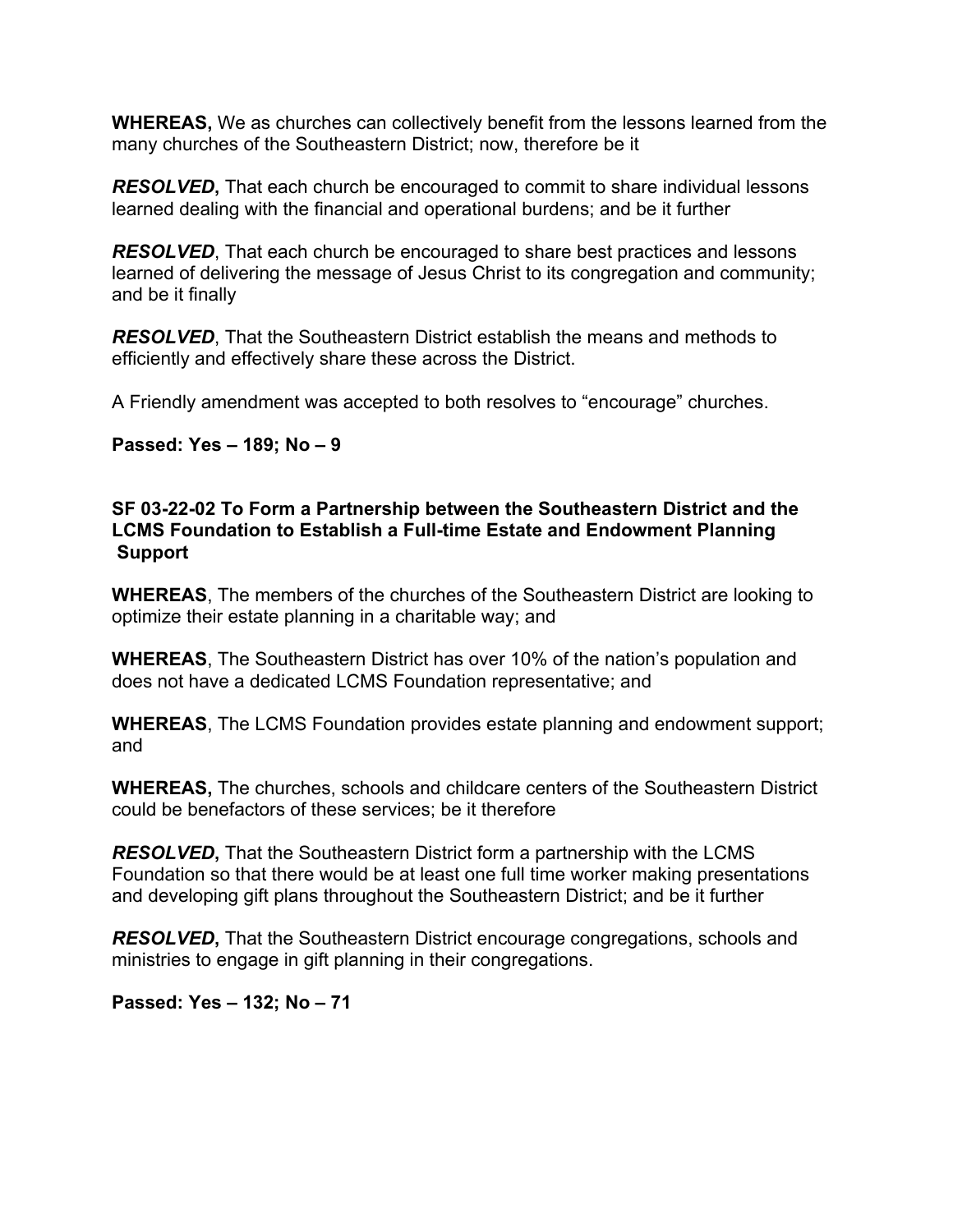# **SF 03-22-03 Omnibus C (friendly amendment to upper right box)**

*(Overtures: SF 03-22-02, SF 03-22-04)*

**WHEREAS**, Requests for recognition of noteworthy actions and labors of love are brought to the Southeastern District's attention at every convention; therefore be it

*RESOLVED,* That the following overtures be received as expressions of encouragement and gratitude:

| <b>Overture Number</b> | <b>Title</b>                            | <b>Encouragement/Thanks</b> |
|------------------------|-----------------------------------------|-----------------------------|
| SF 03 22 02            | To Recognize and Thank the LCMS         | To say thank you to LCMS,   |
|                        | and LCEF for the Strengthened and       | LCEF, and LHHF who          |
|                        | <b>Expanded "Soldiers of the Cross"</b> | provided care for SED       |
|                        | <b>COVID-19 Response Initiative</b>     | workers during COVID-19.    |
| CO 03                  | To Thank the Southeastern District,     | In appreciation for support |
| 22 04                  | Its Churches and Congregants for        | from SED congregations,     |
|                        | the Support to the Concordia            | schools, and members to     |
|                        | College - New York Employees            | the Concordia College -     |
|                        | <b>Care and Comfort Fund</b>            | New York Care and           |
|                        |                                         | <b>Comfort Fund</b>         |

A friendly amendment was made to correct wording of thanks in upper right box. **Passed: Yes - 193; No - 12**

### **Floor Committee 04: Bylaws Chair: Mrs. Beth Elgert**

## **To Confer Emeritus Status**

Overture BL 04-22-13

**WHEREAS**, The Southeastern District of The Lutheran Church—Missouri Synod has been blessed by the servant leadership of the Rev. Dr. John R. Denninger, who has led this District as President for the past ten years; and

**WHEREAS**, The Southeastern District recognizes the spiritual leadership of one who has dedicated countless hours in raising up the mission and ministry opportunities before us both within this District and at national levels, and beyond in this time which has been impacted by the Coronavirus Pandemic and cultural change; therefore be it

*RESOLVED,* That the congregations of the Southeastern District and their members express their gratitude for his service and leadership; and be it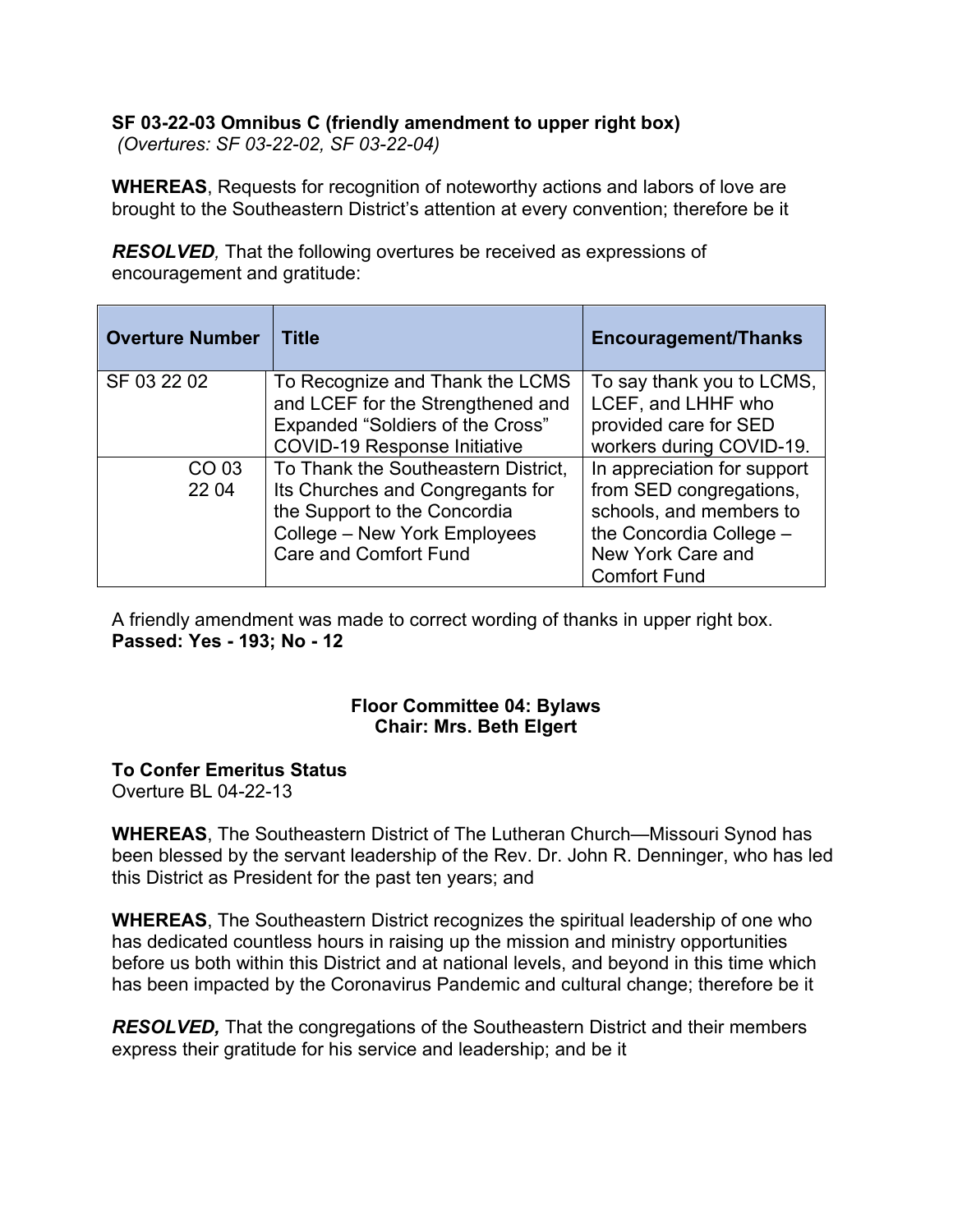*RESOLVED,* That the Southeastern District in Convention officially confer the title of President Emeritus upon the Rev. Dr. John R. Denninger; and be it finally

*RESOLVED,* That the delegates rise in affirmation by singing The Doxology. **Passed by Voice Vote**

# **BL 04-22-02 To Ratify the Action of the Board of Directors Regarding the Southeastern District's Articles of Incorporation**

*(Overture BL 04-22-01)*

**WHEREAS**, Synod Bylaw 3.9.2.2.3 states "The Commission on Constitutional Matters shall examine the articles of incorporation, bylaws, and policy manuals of every agency of the Synod to ascertain whether they are in harmony with the Constitution, Bylaws, and resolutions of the Synod"; and

**WHEREAS,** This review of the Second Amended And Restated Articles of Incorporation of the Southeastern District of The Lutheran Church — Missouri Synod was completed after the 2018 District Convention; and

**WHEREAS**, The Board of Directors of the District received the approved document and accepted it at their December 5, 2019 regular meeting (SED Bylaws X.3); therefore be it

*RESOLVED***,** That the Southeastern District in Convention ratify the decision of the Board of Directors that approved the Second Amended And Restated Articles of Incorporation of the Southeastern District of The Lutheran Church — Missouri Synod as approved by the Synod's Committee on Constitutional Matters.

**BL 04-22-03A To Bring Southeastern District Bylaws into Harmony with the Constitution, Bylaws, and Resolutions of the Synod** *(Overture BL 04-22-03)*

**WHEREAS,** The 2019 Convention of the Lutheran Church—Missouri Synod made several changes to the Synod's Constitution and Bylaws which were subsequently ratified by the congregations of the Synod; and

**WHEREAS,** Synod Bylaw 4.1.1.2 (a) requires that the Bylaws of the districts of the Synod not conflict with the Constitution and Bylaws of Synod; and

**WHEREAS**, A review of the Southeastern District, LCMS (SED) Bylaws by the District Board of Directors (BOD) disclosed several instances where the District's Bylaws needed to be brought into harmony with the Constitution and Bylaws of the Synod; and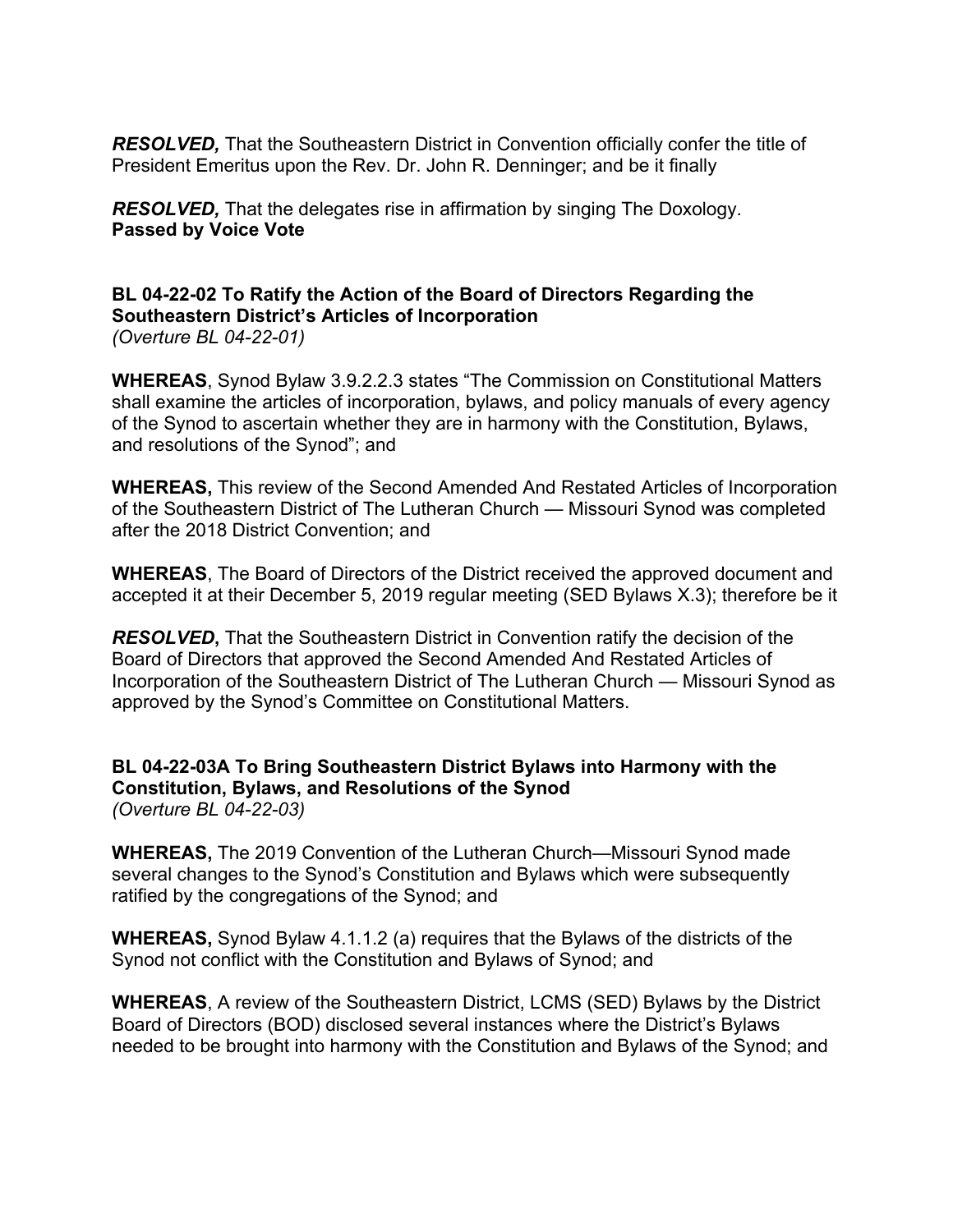**WHEREAS**, Synod Bylaws 3.9.2.2.3 and 4.1.1.2 (b) require districts of the Synod to submit all changes to the Commission on Constitutional Matters (CCM) for examination to ascertain that they are in harmony with the Constitution, Bylaws, and resolutions of the Synod; and

**WHEREAS**, In response to the SED BOD submission of proposed changes in accordance with Synod Bylaws 3.9.2.2.3 and 4.1.1.2 (b), the CCM issued its Opinion (date) recommending that certain further changes be made to bring the SED Bylaws into harmony; therefore be it

*RESOLVED,* That Article V.2.a of the Bylaws of the SED be amended as follows:

a. Each voting congregation of the District shall be entitled to nominate from the minister of religion-ordained roster of the Synod two (2) persons for the office of District President. Congregations shall also be entitled to nominate two (2) persons for all other positions to be filled. Nominations for offices designated for ministers of religion-ordained or ministers of religion-commissioned must be made from the appropriate roster and according to residence **their congregational membership** within the District or region as required. Lay nominations must also be made according to residence **their congregational membership** within the District or region as required. **Mid-term board members selected regionally, who find themselves residing in a designated region other than that of their election because regional designation was changed by the District may finish out their current terms of office.**

and be it,

*RESOLVED***,** That Article V.3.a of the Bylaws of the SED be amended as follows:

a. Vice Presidents shall be nominated by congregations within the defined District region in which they will reside and serve, if elected. In addition, nominees will be from among those on the minister of religion-ordained roster of the respective District region.

and be it

*RESOLVED*, That Article V.3.c of the Bylaws of the SED be amended as follows: a. Following **Upon** the election of the **regional** Vice Presidents a **final** separate election **will take place ranking the Vice Presidents by separate ballots with a simple majority of voting delegates determining the second and third Vice Presidents in line of succession.** by the convention delegates shall be held to determine the ranking of the Vice Presidents.

and be it

**RESOLVED**, that Article V.4.c of the Bylaws of the SED be amended as follows: a. Candidates receiving a majority on the first ballot shall be declared elected. In the election of the President and Vice Presidents, if no candidate receives a majority of the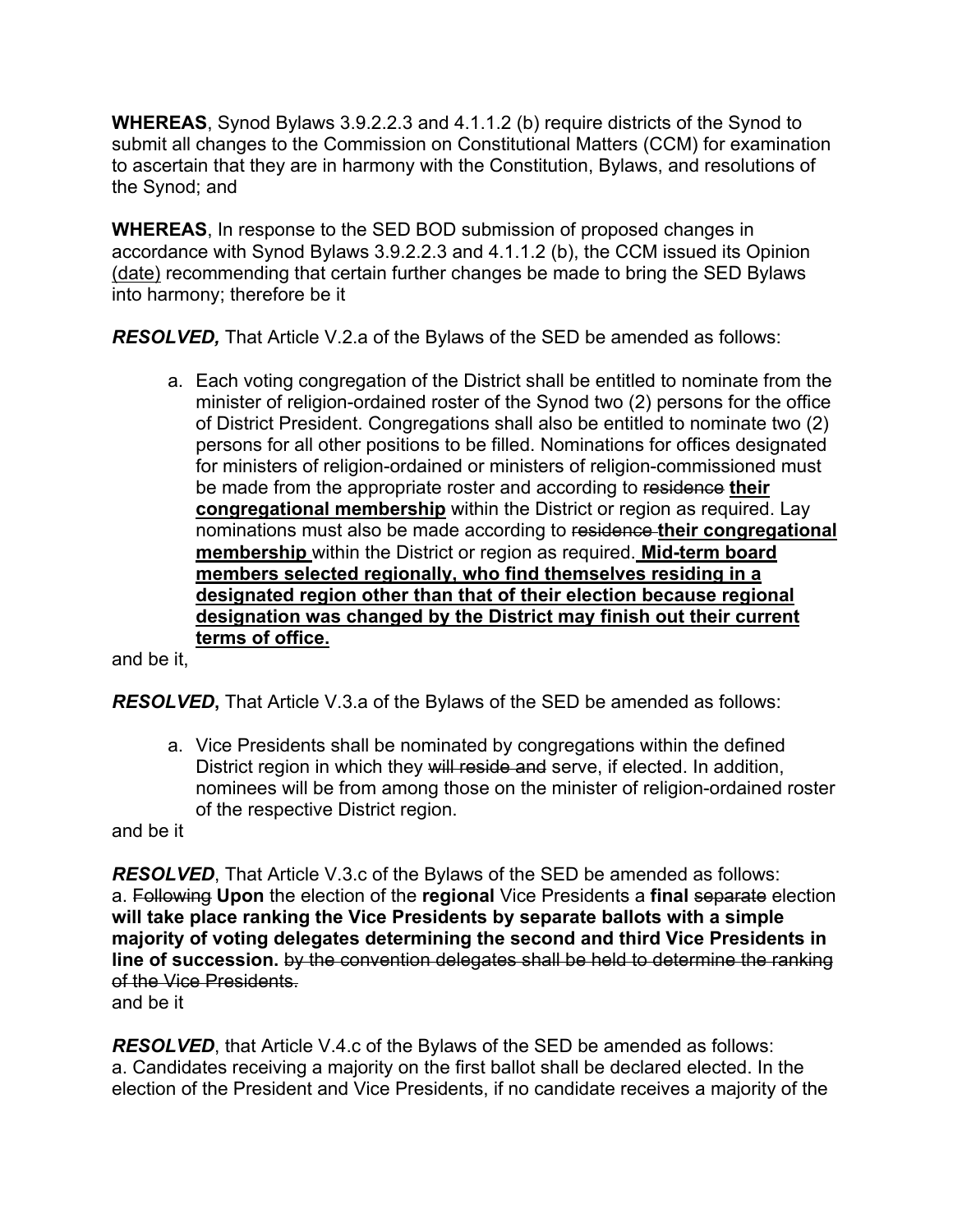votes cast, the candidate receiving the least number of votes is to be eliminated from each successive ballot until one candidate has received a majority vote. In all other elections when a second or succeeding ballot is required for a majority, the candidate receiving the fewest votes and all candidates receiving less than 15% of the votes cast shall be dropped from the ballot, unless fewer than two candidates receive 15% or more of the votes cast, in which case the three highest candidates shall constitute the ballot. In every election, balloting shall continue until every position has been filled by majority vote.

and be it

*RESOLVED*, That Article VI.1 be amended as follows:

1. The President, **an officer of the district,** is shall be the chief executive officer of the District and serves as a voting member of the Board of Directors. The President shall also perform the duties of a District President, **serving as the ecclesiastical supervisor of all rostered workers in the district**, under the Constitution and Bylaws of Synod. The President shall be a full-time, salaried official of the district, and the President (except one called to fill an unexpired term of less than 18 months) may not serve as a Pastor of a congregation. and be it

*RESOLVED,* That Article VII.4 of the Bylaws of the SED be amended as follows:

1. Each member congregation of a Circuit shall be entitled to notice of and representation at a meeting of its Circuit<sub></sub>. **Multi-congregation parishes are represented by one voting pastoral delegate (if not vacant) and one voting lay delegate, plus advisory delegates for each congregation that does not supply a voting delegate.** but **Each** Circuit shall establish its own organization to achieve its objectives and to meet its responsibilities in and to the Circuit, the District, and the Synod.

and be it finally

*RESOLVED,* That Article X of the Bylaws of the SED be amended as follows, a new X.4 is added and then current X.4 is renumbered to X.5.

- 1. These Bylaws may be amended at a District Convention by the majority vote of those members present at a regular session, provided there is written notice to congregations concerning the proposed amendment 30 days in advance of the Convention.
- 2. The Board of Directors shall submit proposed amendments to the Synod's Commission on Constitutional Matters to ensure they are not inconsistent with the Constitution and Bylaws of the Synod prior to consideration by the District Convention. The Board of Directors will also obtain legal guidance to ensure that any proposed amendments are not inconsistent with the laws of the District of Columbia.
- 3. In the event an amendment is approved by the District in Convention without prior approval of the Synod's Commission on Constitutional Matters, such amendment will be contingent on approval of the Commission on Constitutional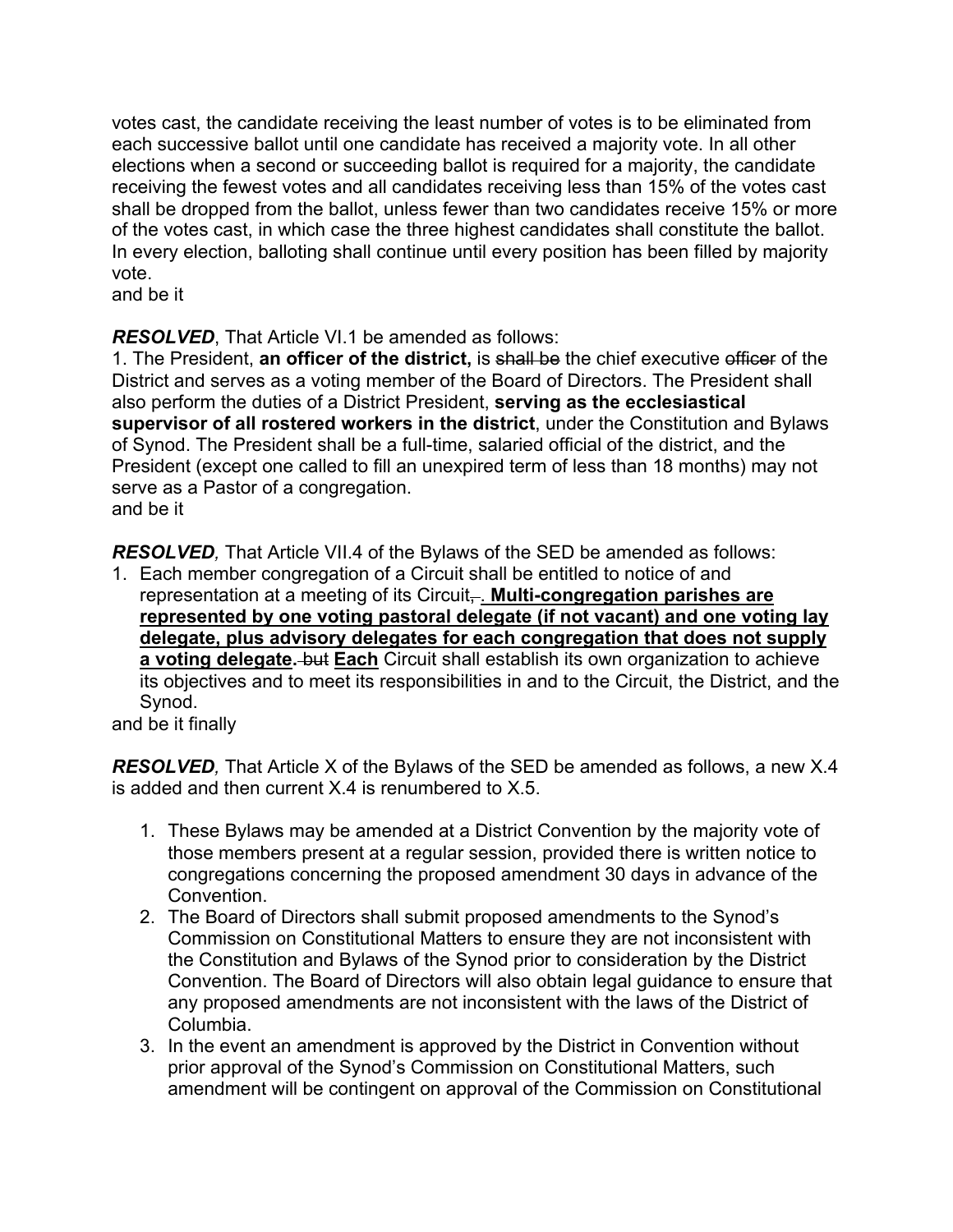Matters. The amended articles or bylaws shall become effective immediately upon, and only upon, approval of the Commission on Constitutional Matters. Should the Commission on Constitutional Matters not approve the adopted changes, the District Board of Directors may modify the amendments to comply with the Commission on Constitutional Matters' requirements upon their twothirds vote.

- **4. When necessitated by amendments to the Synod Constitution or Bylaws or otherwise expressly directed by a resolution of the Synod in convention, amendments may be made by a two-thirds majority of the District Board of Directors. Such amendment shall be drafted by the Board of Directors Policy Committee and shall be reviewed in advance by the LCMS Commission on Constitutional Matters.**
- 5. Amendments to the District Articles of Incorporation shall be approved by a District Convention. The provisions and processes for such amendments shall be the same as for amendments to the Bylaws.

An objection was raised by a delegate that the Convention could not vote on this matter because the changes to the resolution had not come to them before the thirty days necessary before making a Bylaws change. After discussion it was determined to delay a vote on this resolution until further research was done. **Passed: Yes - 197; No – 6**

**With regard to Resolution 04-22-03a**, it was moved and seconded to adopt a procedure whereby the Convention would give approval to these Bylaw changes and then submit them directly to each voting congregation of the SED, and the congregations shall by official action express their affirmative or negative vote and indicate the same to the District office. The proposed amendment shall become effective at the expiration of six months from the date on which the amendment is submitted for vote, provided a two-thirds majority of the votes cast within that period shall have favored the amendment. At the end of the six-month period the SED President shall announce the outcome of the voting by the congregations. **Passed: Yes - 162; No – 35**

**BL 04-22-03A Bring SED Bylaws into accord with LCMS Bylaws** once again before the convention. The vote was called.

**Passed: Yes - 185; No - 18**

# **BL 04-22-04 To Ratify the Reassignment of Certain Congregations to Circuits**

**WHEREAS,** Synod Bylaw 5.1.2 empowers districts to establish visitation circuits; and

**WHEREAS,** Synod Bylaw 3.1.2 (a) states the "an electoral circuit shall consist either of one or two adjacent visitation circuits, as shall be determined by the district board of directors on the basis of the following requirements: each pair of delegates shall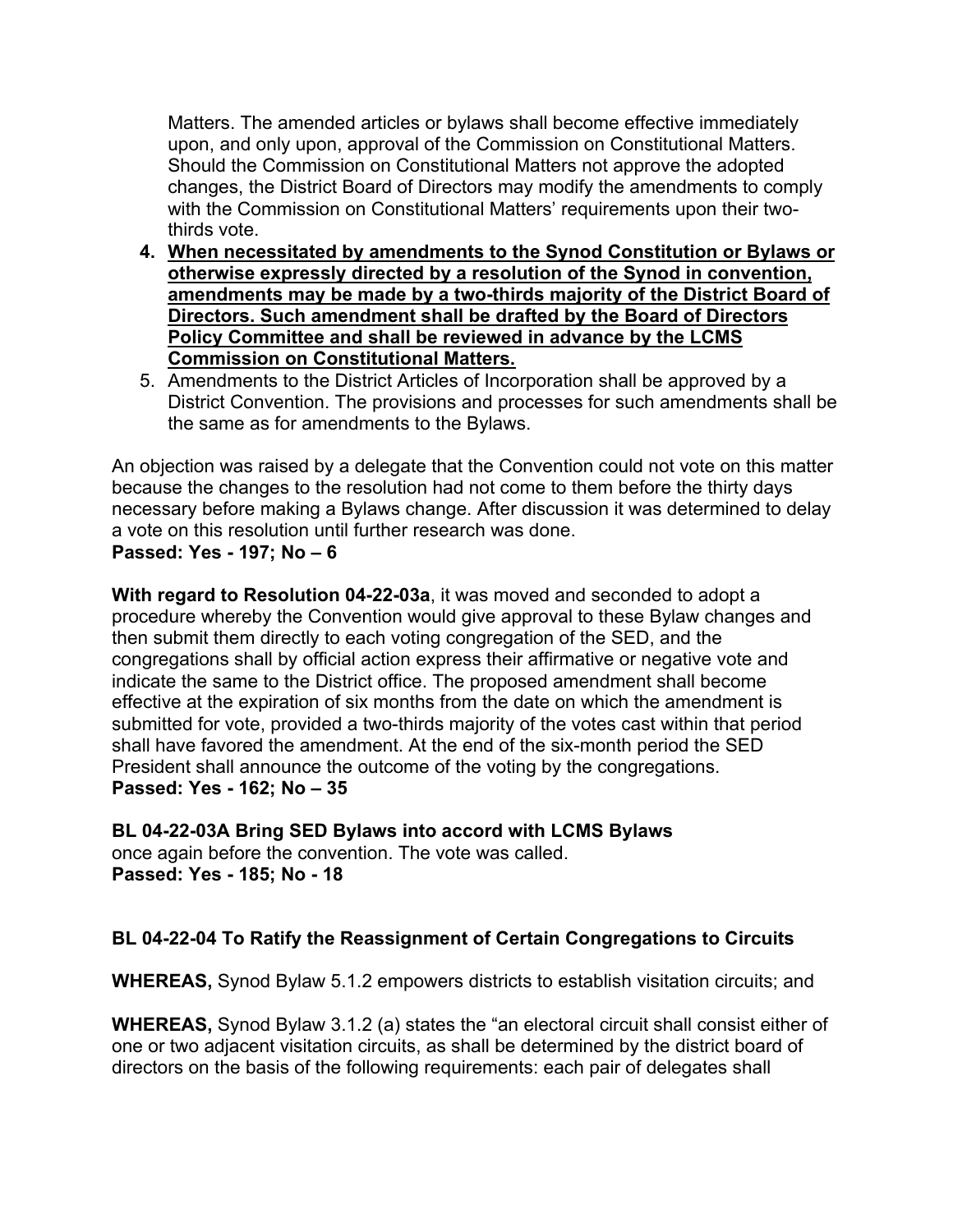represent 7 to 20 member congregations, involving an aggregate confirmed membership ranging from 1,500 to 10,000," and

**WHEREAS,** District Bylaw VII, 1 empowers the District Board of Directors to assign congregations to circuits and requires that such assignments be ratified by the District in Convention; and

**WHEREAS,** The District Board of Directors appointed a Task Force in Fall 2019 to study the current grouping of congregations so that each Circuit would qualify as an electoral circuit; and

**WHEREAS,** The Task Force completed their work, congregations were consulted, results were shared with Circuit Visitors, and presentations were made during webinars to professional church workers; and

**WHEREAS,** Every Southeastern District congregation impacted by the Task Force's recommendations was given an opportunity to make the final decision on whether or not they wished to move to a new electoral circuit and this overture reflects the final decision of each impacted congregation; and

**WHEREAS,** The Southeastern District Board of Directors received this report and approved it at their regular meeting on February 11, 2022; therefore be it

*RESOLVED*, That the following congregations are moved to new circuits: Southern Region Recommendation: Grace by-the-Sea, Nags Head NC moves to Circuit (C)13E from C12 Central Region Recommendations: Redeemer, Fredericksburg VA moves to C8 from C9.0 Living Hope, Stafford VA moves to C8 from C9.0 Northern Region recommendations: St. Paul's, Glen Burnie MD moves to C3 from C4 Galilee, Chester MD moves to C4 from C1 Trinity, Chesterton MD moves to C4 from C1 First Lutheran, Towson MD moves to C3 from C2 Holy Cross, Towson MD moves to C3 from C2 Pilgrim, Bethesda, MD moves to C7 from C6 Calvary, Silver Spring MD moves to C7 from C6 Christ Deaf, Silver Spring MD moves to C7 from C6 and, be it finally

*RESOLVED***,** That the Southeastern District in Convention ratify the work of the Board of Directors.

**Passed: Yes - 210; No – 8**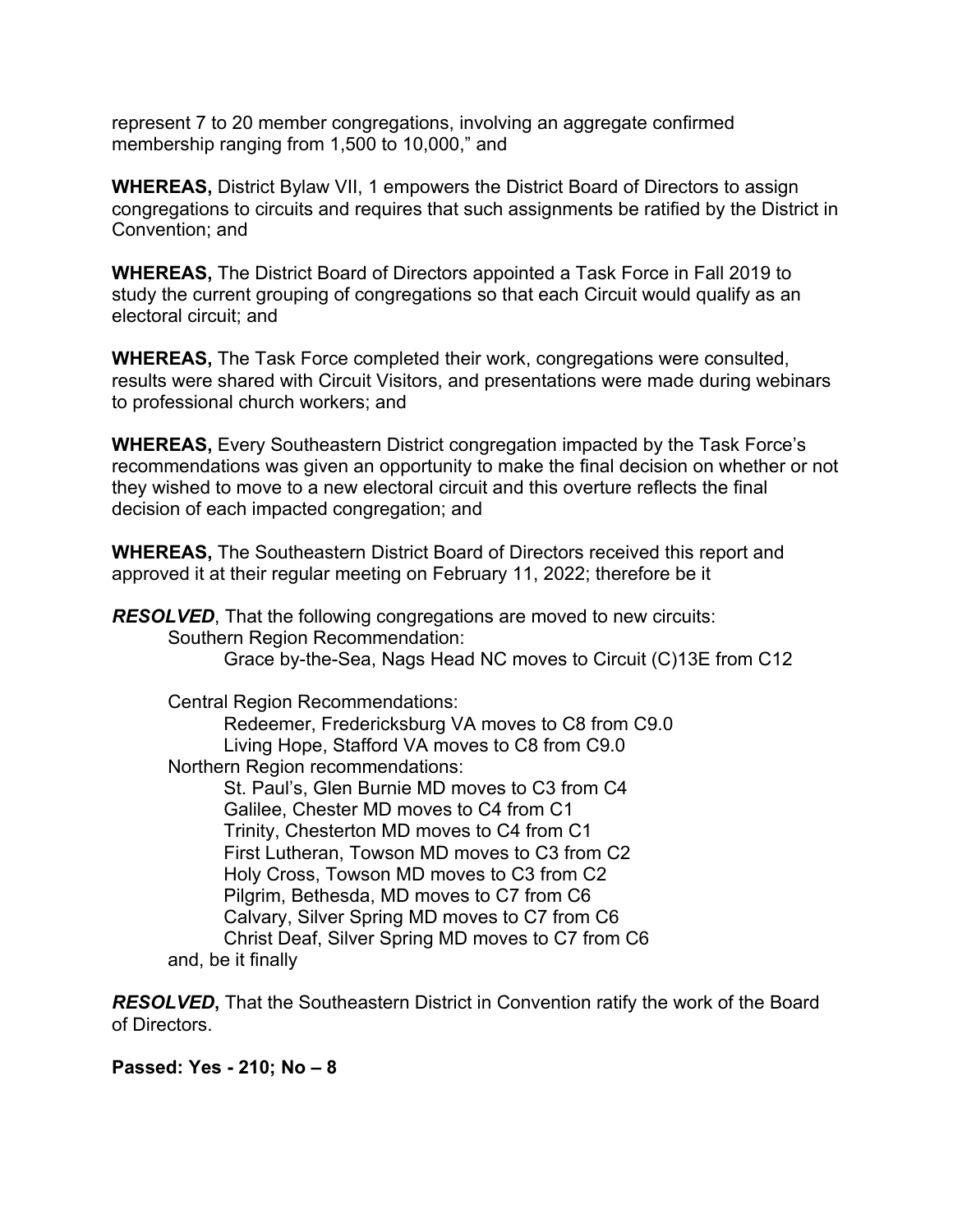### **BL 04-22-05 On Changing the Size Requirements for Electoral Circuits in the Synod**

*(Overtures: BL 04-22-04, BL 04-22-11, BL 04-22-12)*

**WHEREAS,** The Lutheran Church—Missouri Synod (Synod) had a million more members (35% more) during the time when our current electoral circuit minimum size requirements were set; and

**WHEREAS,** An increasingly large number of circuits ask for exceptions to the current rules for valid electoral circuits; and

**WHEREAS,** Our Synod leaders have let it be known the number of exceptions has grown excessive and needs to change downward; and

**WHEREAS,** The recent COVID-19 pandemic has decreased attendance and membership in many congregations of Synod; and

**WHEREAS**, Within the Southeastern District we have experienced the increased need for exemptions; therefore, be it

*RESOLVED***,** The Southeastern District at its 2022 Convention submit a resolution to the Lutheran Church—Missouri Synod in Convention that the number of communicant members for an electoral circuit be lowered; and be it finally

*RESOLVED,* That the required number of communicant members reflect the change in our Synod membership.

A friendly amendment was received to change "numbers" to "members" in 1<sup>st</sup> Resolved. **Passed: Yes - 209; No – 14**

**BL 04-22-07 To Change to a Four-Year Convention Cycle** *(Overtures: BL 04 -22-08, BL 04-22-09)*

**WHEREAS**, It has been studied and discussed for several years to move from a threeyear district and national convention cycle to a four-year cycle; and

**WHEREAS,** Such a change would save millions of dollars in district and national convention expenses; and

**WHEREAS**, Moving to a four-year convention cycle would demonstrate a sensitivity to the financial challenges facing many congregations and a commitment to practice wise stewardship; and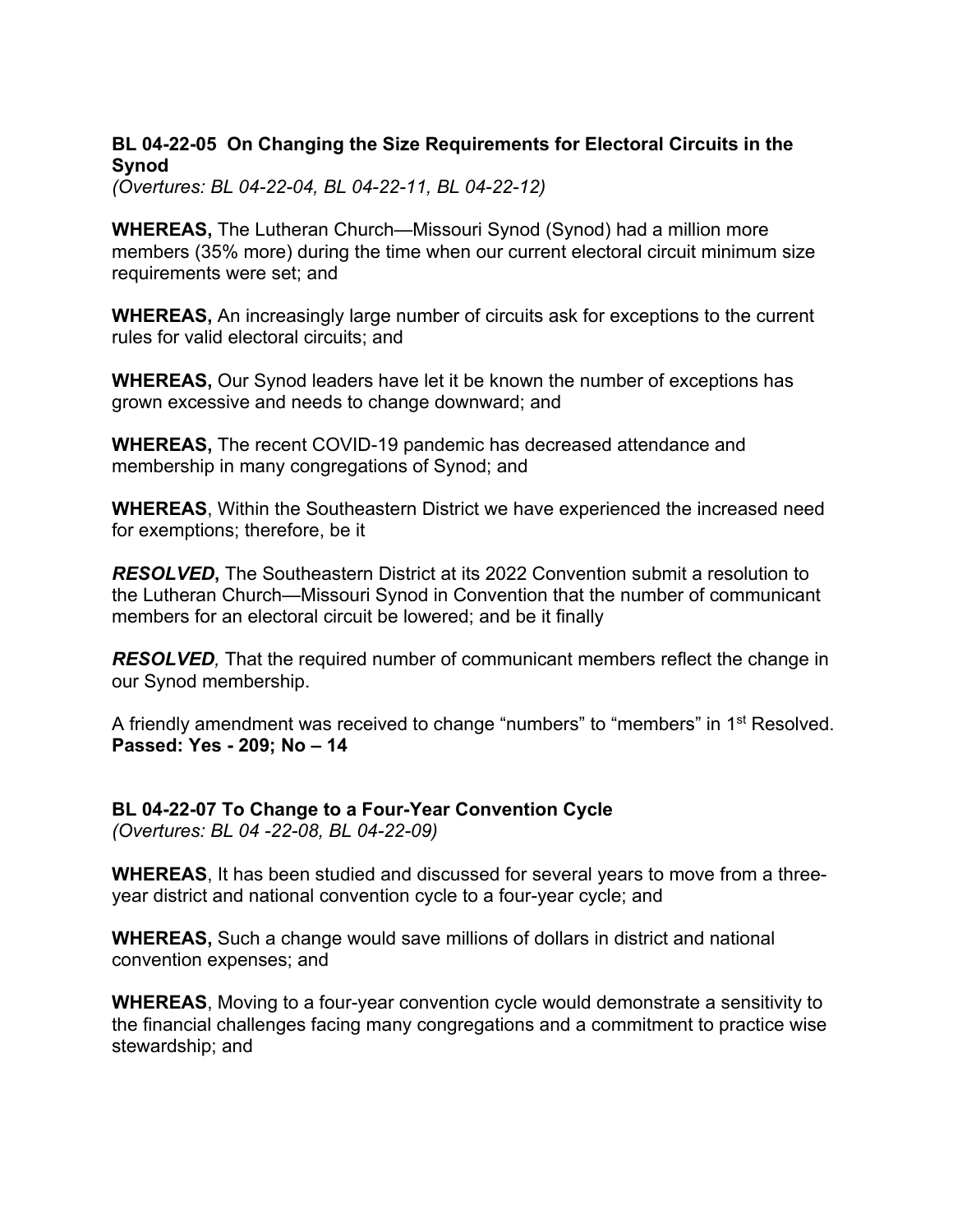**WHEREAS,** In response to the COVID-19 pandemic the Synod and many Districts pivoted temporarily to a four-year convention cycle without great difficulty; therefore be it

*RESOLVED***,** That the Southeastern District in Convention memorialize the Synod to adopt a four-year convention cycle, effective upon completion of the 2023 national convention.

**Passed: Yes - 170; No – 51**

## **BL 04-22-06A To Strengthen the Nonvoting Advisory Delegate Participation at Conventions**

*(Overture BL 04-22-10)*

**WHEREAS,** Currently, there are 12,010 Ministers of Religion – Commissioned (Church Worker Update System - March 2021) who serve the mission and ministry of congregations, schools, child development centers, camps, compassion centers, and mission work throughout the national and global mission fields; and

**WHEREAS,** The current structure of the Synod does not allow for a third category of voting delegates at district and Synod conventions (Synod Handbook: Article IX, Article XII.10.b); and

**WHEREAS**, The Synod highly values Ministers of Religion – Commissioned for their eagerness to serve the Lord and His Church (2019 Resolution. 9-17, "To Study Voting Privilege in the LCMS" p.201 of 2019 LCMS Convention Proceedings); and

**WHEREAS,** Ministers of Religion – Commissioned are considered Advisory Members with representation, voice, but no vote at conventions of districts and Synod, along with "those ordained ministers not eligible for election as a voting delegate" under Bylaw 3.1.2.1(d) … (p,101 Handbook 2019) with representation, voice, but no vote at conventions of districts and Synod; and

**WHEREAS**, At least one other district (Northern Illinois) utilizes the voice and guidance of their Ministers of Religion – Commissioned in district convention through a noncounted advisory member vote; and

**WHEREAS,** This honors the bylaw and structure of the Convention while allowing the Nonvoting Advisory Delegate voice to be heard and their vote recognized; therefore, be it

*RESOLVED***,** That the Southeastern District enable Nonvoting Advisory Delegates to provide a preliminary non-binding vote during its regular convention, and be it further

*RESOLVED*, That the results of the advisory vote be published prior to the delegate vote; and be it further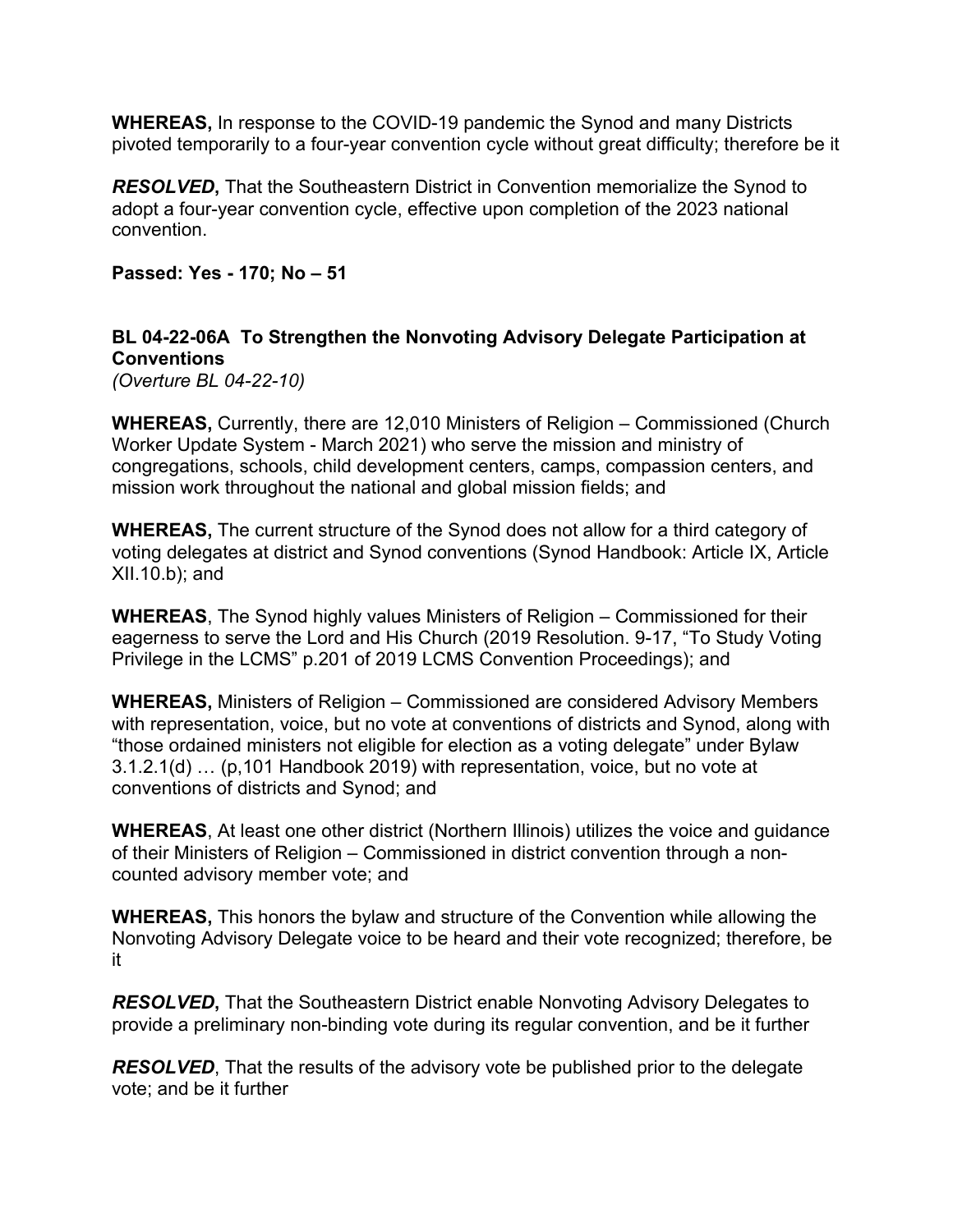*RESOLVED***,** That this become effective with the next District Convention in 2025, and be it finally

*RESOLVED***,** That the Southeastern District in Convention memorialize the Lutheran Church—Missouri Synod in Convention to pass a like-minded resolution.

**Passed: Yes - 118; No – 85**

# **BL 04-22-08 To Amend Synod Constitution to Grant Lay Vote to Every Congregation**

*(Overture BL 04-22-07)*

**WHEREAS,** The Constitution of the Synod Article V.A. deals with voting members of the Synod and states: "All organized congregations that have joined the Synod hold voting membership.," and

**WHEREAS,** "Multi-congregation parishes" are allowed to send a single lay delegate to the district convention (ByLaw 3.1.2.1.c); and

**WHEREAS**, Each individual congregation is a member of the Synod and should be entitled to a lay vote; therefore be it

*RESOLVED,* That the Southeastern District in Convention memorialize the Lutheran Church—Missouri Synod at its 2023 convention to

- 1. Give all organized congregations that hold membership in the Synod the opportunity to be represented by a lay delegate and a pastoral delegate at district conventions.
- 2. Retain a single vote for a pastor who represents more than one congregation.
- 3. Amend ByLaw 3.1.2.1.c of the Synod Constitution as follows:

"All organized congregations that have joined the Synod holding voting membership. At the meetings of the districts of the Synod every congregation or parish is entitled to two votes, one of which is to be cast by the pastor and the other by the lay delegate. In the case of a single pastor representing two or more congregations, no individual shall cast more than one vote."

## **Passed: Yes - 182; No - 27**

**BL 04-22-09 To Develop an Ethics Policy for the Southeastern District When Dealing with the Disposition of a Congregation's Property** *(Overture BL 04-22-05)*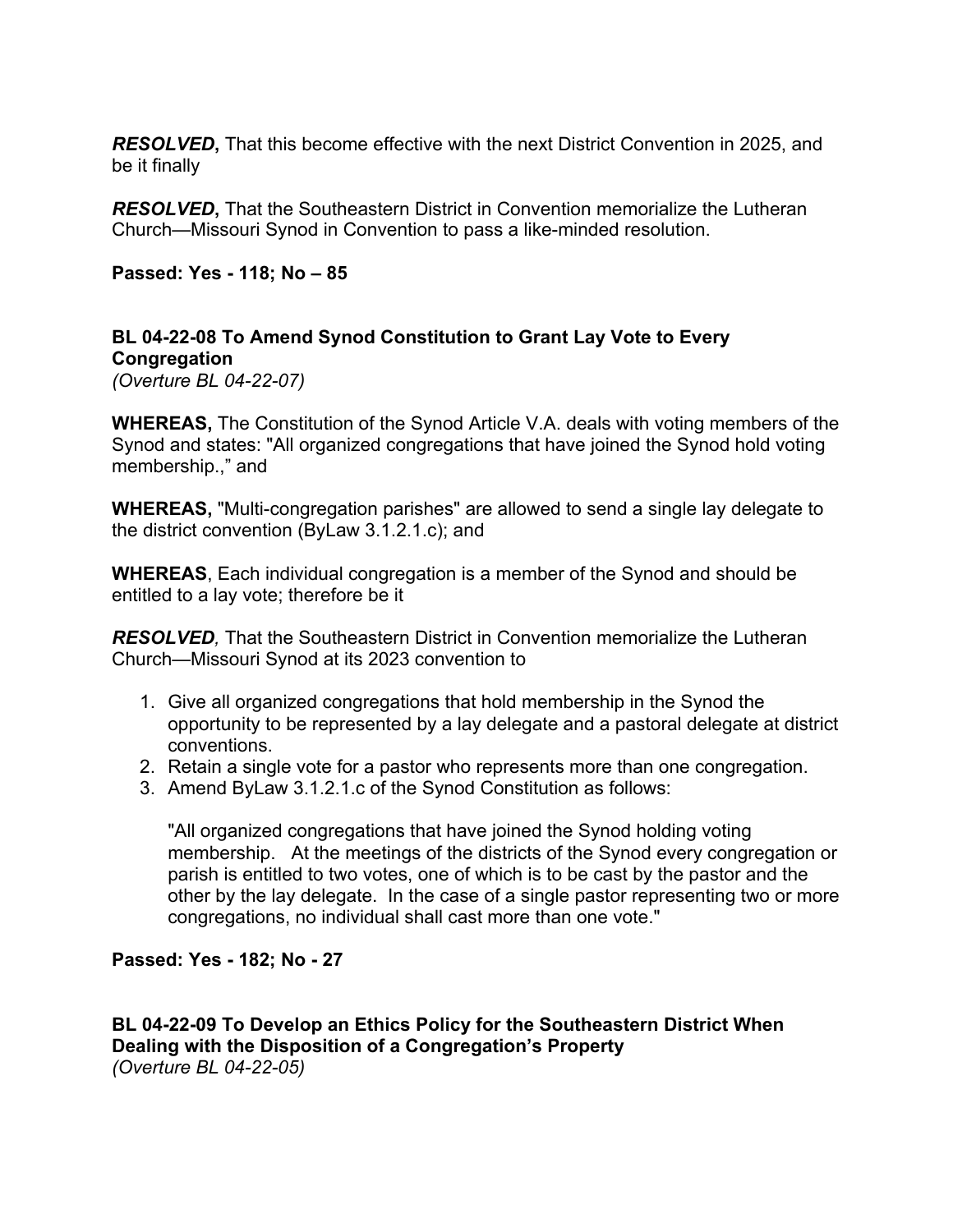**WHEREAS,** Congregations, in the course of writing Constitutions and Bylaws, specify where their assets should go in the case of dissolution; and

**WHEREAS**, These documents, or copies thereof, are reviewed by the Constitution Review Task Force, approved by the Southeastern District Board of Directors, and kept on file at the District Office; and

**WHEREAS,** In the course of resourcing congregations, the Southeastern District may counsel a congregation on the disposition of church property; therefore be it

*RESOLVED***,** That the Southeastern District in Convention direct the District Board of Directors to develop a policy statement that advises District officials working with a congregation involving the distribution of property; and be it

*RESOLVED***,** That the policy includes disclosure of the District's interest in the disposition of the congregation's property and that the congregation controls the disposition of their property.

**Passed: Yes - 189; No - 15**

#### **BL 04-22-10 Omnibus A**

*(Overture BL 04-22-06, BL 04-22-15)*

**WHEREAS**, The Floor Committee has considered all overtures assigned to it and has concluded, for various reasons, that certain overtures should be declined; therefore be it

| <b>Number</b>  | <b>Title</b>                            | <b>Reason</b>                    |
|----------------|-----------------------------------------|----------------------------------|
| OV BL 04-22-06 | To Give Thanks for a New                | <b>Referred back to Circuit</b>  |
|                | <b>Partnership Qualifying Electoral</b> | <b>Realignment Committee for</b> |
|                | Circuit 3, Baltimore                    | further conversation.            |
|                | East to Vote                            |                                  |
| OV BL 04-22-15 | <b>To Amend Southeastern District</b>   | Referred back to Board of        |
|                | Bylaw, Article VI, Duties of            | Directors to direct the          |
|                | Officers re Allowing the District       | Committee on Staffing to         |
|                | President to Serve as a Pastor          | include this consideration in    |
|                | of a Congregation                       | their work on staffing.          |

*RESOLVED*, That the following overtures be referred to

#### **Passed: Yes - 184; No – 18**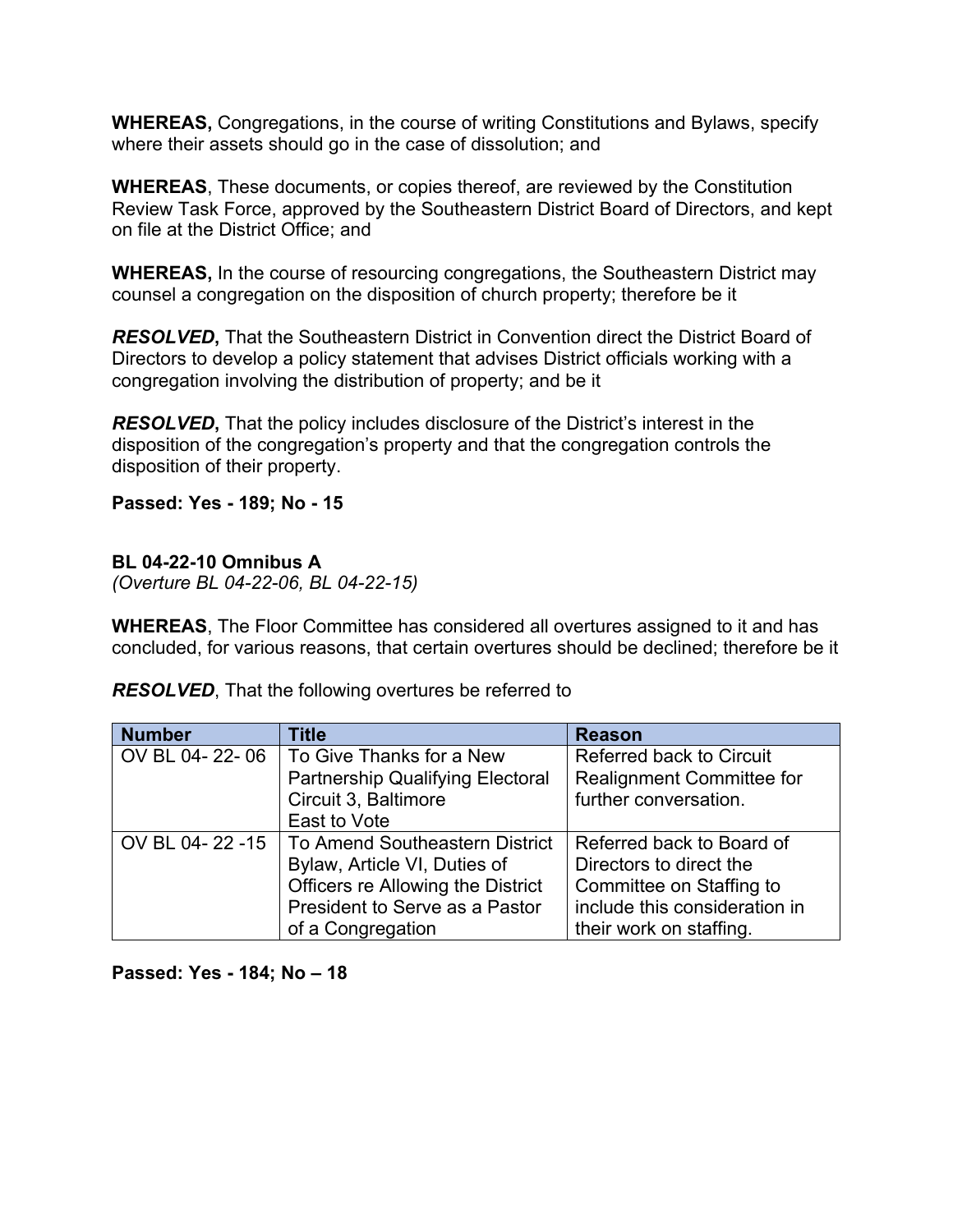#### **Floor Committee 05: Theology & Practice Chair: Rev. Bill Beyer, 1st Vice President**

## **TP 05-22-01 To Support the Lutheran Church—Missouri Synod's Specific Ministry Pastor Program**

*(Overture TP 05-22-01)*

**WHEREAS**, There is a severe shortage of pastors and church workers anticipated in the near future; and

**WHEREAS,** The Lutheran Church—Missouri Synod (LCMS), gathered in Convention in 2007, created another path to ordination with the Specific Ministry Pastor Program (SMP) thus enabling more men to become ordained as Specific Ministry Pastors; and

**WHEREAS**, The SMP program has already enabled several Circuits of the Southeastern District (SED) to benefit from the SMP program including twenty-seven SMP pastors currently serving congregations, and eight other students are currently enrolled in the program; and

**WHEREAS,** There are not enough eligible students preparing for church work in the current Seminary program to meet the current, much less future needs of the church; and

**WHEREAS,** Many congregations are currently without pastors or other needed church workers; therefore be it

*RESOLVED*, That the SED provide increased funding for SMP students to encourage enrollment and completion of the SMP program; and be it further

*RESOLVED***,** That the SED form a strategic partnership with the Ft. Wayne and St. Louis Seminaries to enroll sixteen students in the SMP program within the SED over the next triennium: and be it finally

*RESOLVED***,** That the SED memorialize the 2023 Convention of the LCMS for Synod to expand its current support of the SMP program by increasing funding and enrollment.

**Passed: Yes - 181; No - 24**

**TP 05-22-02 To the Use of the Koinonia Project Process to Resolve Conflict Due to Differences in Ministry and Practice**

*(Overture TP 05-22-02)*

**WHEREAS,** The Scriptures teach us to love one another and seek unity (1 Peter 1:3-8, Colossians 3:12-14, Ephesians 4:3); and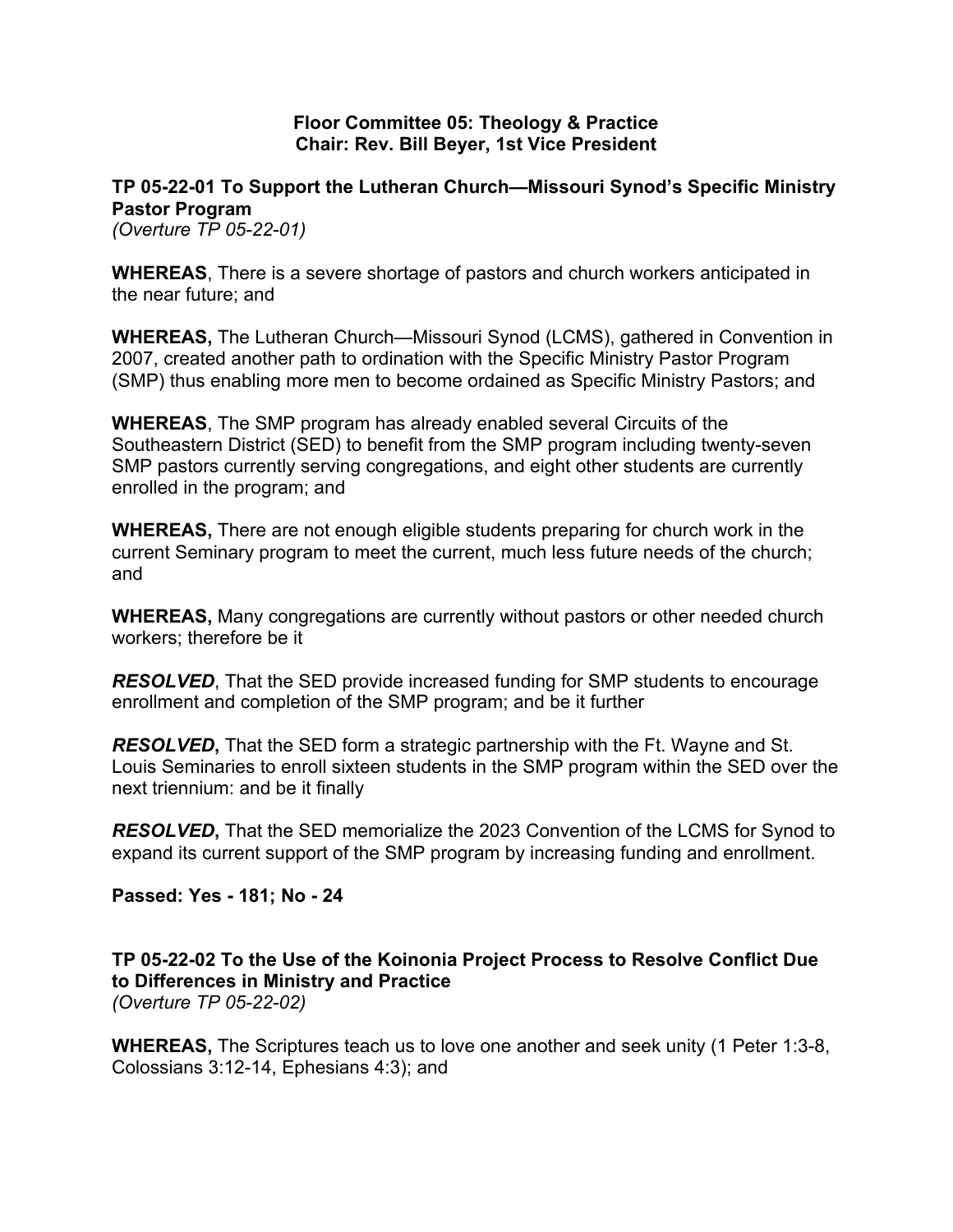**WHEREAS**, In a fractured society, where division and discord are celebrated and encouraged, the church has an opportunity for witness; and

**WHEREAS**, The members of the church, including the workers, are to be the light of Christ and the example of forgiveness, restoration, and love; and

**WHEREAS**, The Koinonia Project materials were written by Rev. Dr. Herbert Mueller, are available for review [https://www.lcms.org/about/leadership/president/koinoniaproject], is approved for use by the Synod Council of Presidents, is currently being used successfully by the Synod Council of Presidents; and

**WHEREAS**, This conflict resolution process is preferred to bringing formal charges against another in the Southeastern District and promotes harmony; therefore be it

*RESOLVED*, That the members of the Southeastern District commit to seeking unity with each other, bearing with each other, putting the best construction on every situation, and offering the benefit of the doubt to each other; and be it further

*RESOLVED*, That the Southeastern District leadership provide training for all Professional Church Workers and others across the Southeastern District in the Koinonia Project during the next triennium; and be it further

*RESOLVED*, That the members of the Southeastern District affirm and engage in the Koinonia Project prior to and as part of the dispute resolution process; and be it finally

*RESOLVED***,** That the Southeastern District memorialize the 2023 Convention of the LCMS to follow a similar pattern for conflict resolution.

**Passed: Yes - 179; No – 21**

**TP 05-22-03 To Explore Non-Residential Opportunities for Pastoral Education** *(Overture TP 05-22-03)*

**WHEREAS**, Our Lord invites us, "The harvest is plentiful, but the laborers are few; therefore, pray earnestly to the Lord of the harvest to send out laborers into his harvest. (Matthew 9:37-38)"; and

**WHEREAS,** The call throughout the generations for churches to be led by pastors trained and equipped for Biblically grounded, Confessionally sound, and Contextually appropriate ministry; and

**WHEREAS,** The need to raise up new pastors in a time when current pastors are retiring, and residential enrollment is decreasing at our Seminaries; and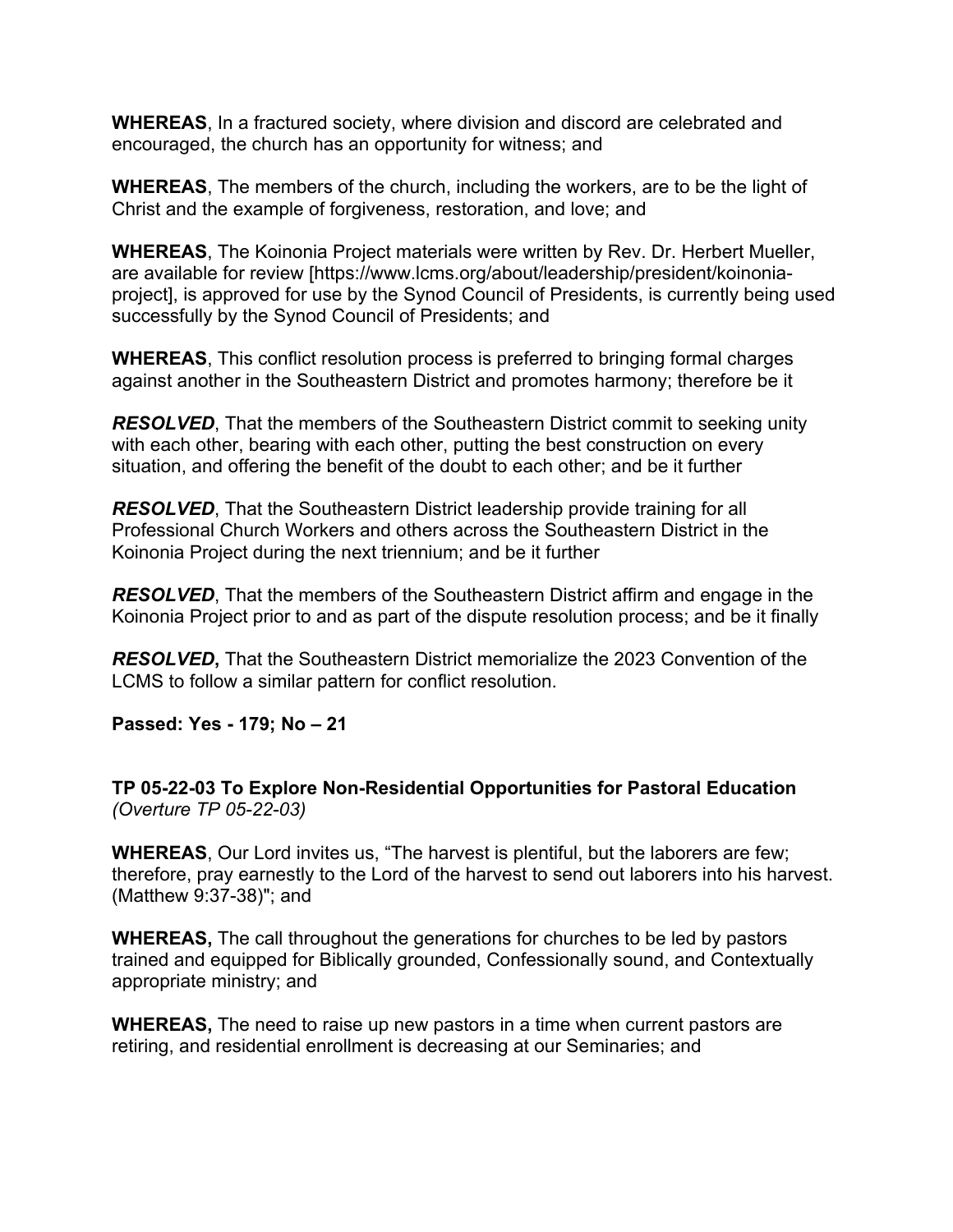**WHEREAS**, The challenge of residential education in the 21st century includes the financial costs, not only of tuition (which is currently covered by the seminaries), but also housing and basic living expenses such as food and clothing, the length of study while living with these burdens, and the challenges of these transitions in various life stages all limiting the opportunities for men to answer the call to service; and

**WHEREAS**, The opportunity of life and ministry in the 21st century, including technological advances for communication and learning, mid-life career changes, and the potential to recruit men whose life situations may limit the possibility of residential formation; and

**WHEREAS**, The adaptability of the Lutheran Church—Missouri Synod to send workers for the harvest, even in an age before our current technology: "More than half of those who graduated from the seminary in Fort Wayne during the first nine years of the school's existence attended from one to two years: about one third of them, two to three years. The aim was to provide men with the most practical instructions so that they would enter the work as early as possible. (Carl S. Meyer, Moving Frontiers, p. 217)"; and

**WHEREAS**, The history of Lutheran Church—Missouri Synod to provide training in our present context, including the decision to create seminaries in North America, rather than returning to Germany for pastoral education; therefore, be it

*RESOLVED*, The Southeastern District in convention encourage the District Leadership and Synod to explore further non-residential opportunities for pastoral education and ordination, for the sake of the church.

A Friendly amendment to the  $4<sup>th</sup>$  Whereas was accepted – "Not only of tuition [which is currently covered by the seminaries] but …"

**Passed: Yes - 177; No - 25**

#### **Floor Committee 6: Nominations & Elections Chair: Rev. John Kassouf**

**Resolution NE 06-22-01 To Ratify the Selection of Circuit Visitors** (Overture BL 04-22-14)

**WHEREAS**, The circuits have selected Circuit Visitors for the next triennium in accordance with Synod Bylaw 5.2.2.; and

**WHEREAS,** Synod Bylaw 5.2.2. requires that the District in Convention ratify those selections; therefore be it